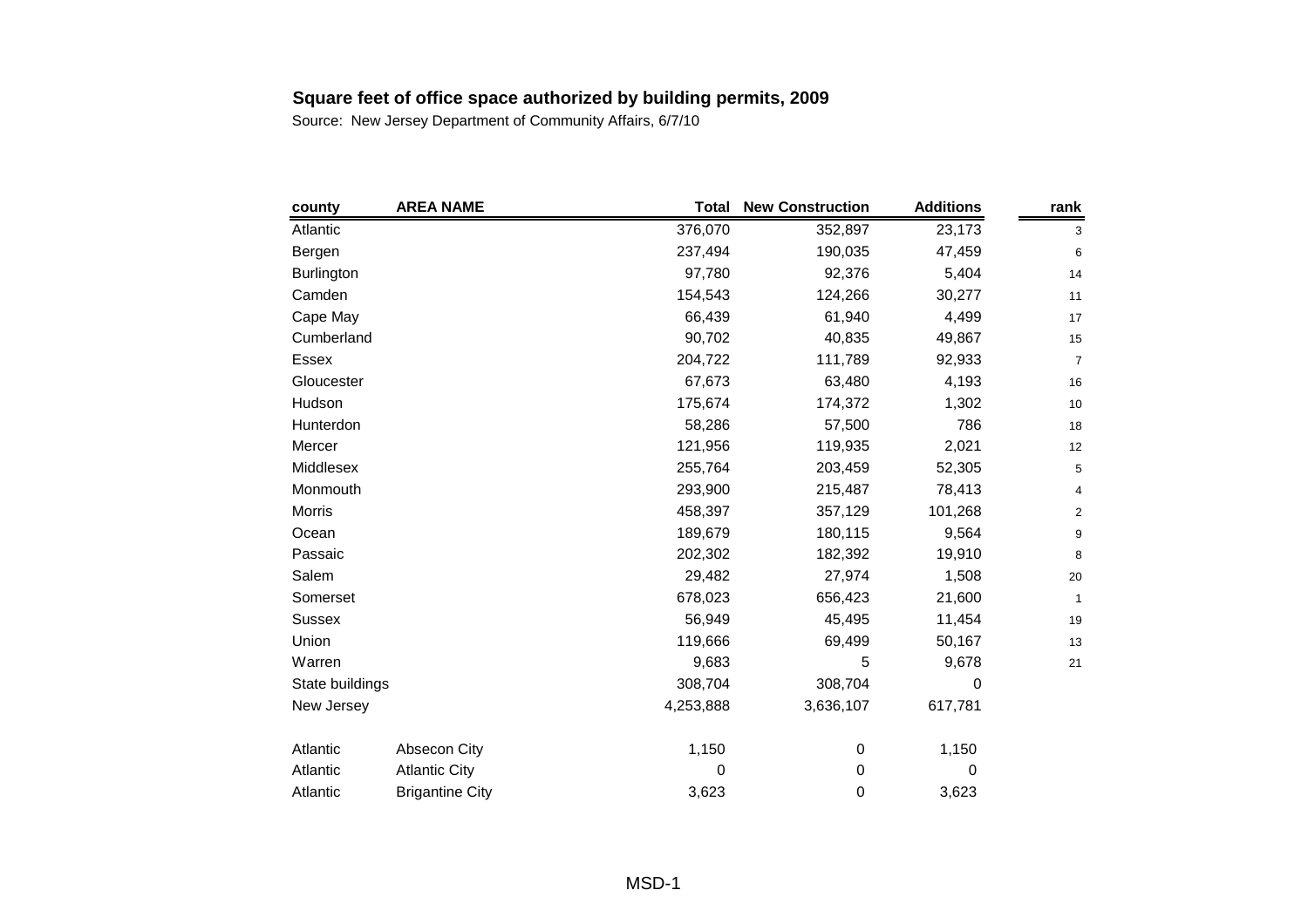| county   | <b>AREA NAME</b>         | <b>Total</b> | <b>New Construction</b> | <b>Additions</b> | rank |
|----------|--------------------------|--------------|-------------------------|------------------|------|
| Atlantic | Buena Borough            | 0            | 0                       | 0                |      |
| Atlantic | Buena Vista Township     | 0            | 0                       | 0                |      |
| Atlantic | Corbin City              | 0            | 0                       | 0                |      |
| Atlantic | Egg Harbor City          | 0            | 0                       | 0                |      |
| Atlantic | Egg Harbor Township      | 70,096       | 68,252                  | 1,844            |      |
| Atlantic | <b>Estell Manor City</b> | 0            | 0                       | 0                |      |
| Atlantic | Folsom Borough           | O            | 0                       | 0                |      |
| Atlantic | <b>Galloway Township</b> | 49,506       | 49,506                  | 0                |      |
| Atlantic | Hamilton Township        | 1,056        | 0                       | 1,056            |      |
| Atlantic | Hammonton Township       | 197,995      | 197,080                 | 915              |      |
| Atlantic | Linwood City             | 0            | 0                       | 0                |      |
| Atlantic | Longport City            | 0            | 0                       | 0                |      |
| Atlantic | <b>Margate City</b>      | 0            | 0                       | 0                |      |
| Atlantic | <b>Mullica City</b>      | 0            | 0                       | 0                |      |
| Atlantic | Northfield City          | 2,800        | 2,800                   | 0                |      |
| Atlantic | Pleasantville City       | 5,304        | 5,304                   | 0                |      |
| Atlantic | Port Republic City       | 0            | 0                       | 0                |      |
| Atlantic | <b>Somers Point City</b> | 44,540       | 29,955                  | 14,585           |      |
| Atlantic | <b>Ventnor City</b>      | 0            | 0                       | 0                |      |
| Atlantic | Weymouth Township        | 0            | 0                       | 0                |      |
| Bergen   | Allendale Borough        | 4,771        | 0                       | 4,771            |      |
| Bergen   | Alpine Borough           | 0            | 0                       | 0                |      |
| Bergen   | Bergenfield Borough      | 5,247        | 5,247                   | 0                |      |
| Bergen   | Bogota Borough           | 0            | 0                       | 0                |      |
| Bergen   | Carlstadt Borough        | 0            | 0                       | 0                |      |
| Bergen   | Cliffside Park Borough   | 0            | 0                       | 0                |      |
| Bergen   | Closter Borough          | 9,740        | 9,740                   | 0                |      |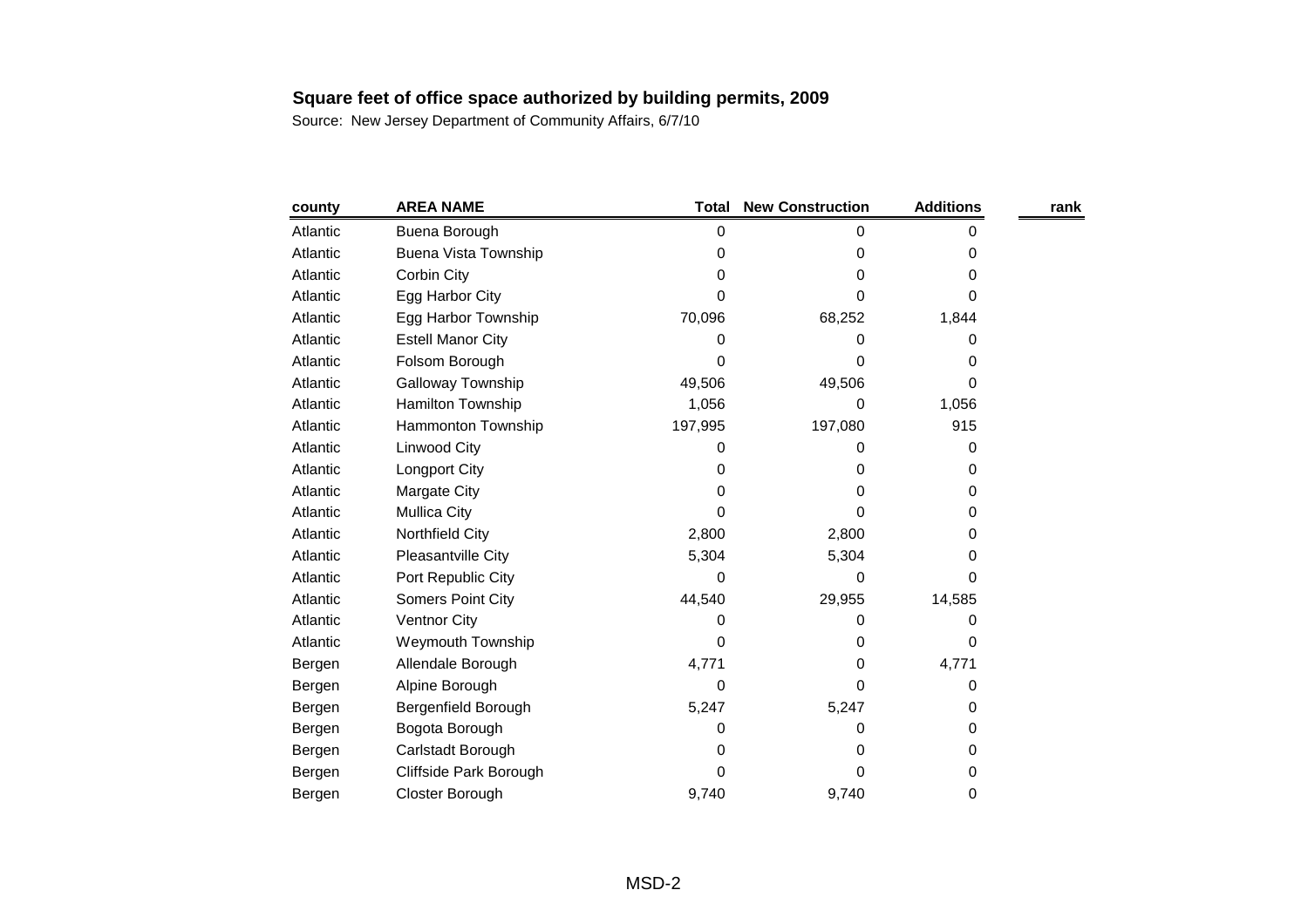| county | <b>AREA NAME</b>          | <b>Total</b> | <b>New Construction</b> | <b>Additions</b> | rank |
|--------|---------------------------|--------------|-------------------------|------------------|------|
| Bergen | Cresskill Borough         | 0            | 0                       | 0                |      |
| Bergen | Demarest Borough          | 0            | 0                       | 0                |      |
| Bergen | Dumont Borough            | 20,220       | 19,974                  | 246              |      |
| Bergen | Elmwood Park Borough      | 0            | 0                       | 0                |      |
| Bergen | East Rutherford Borough   | 0            | 0                       | 0                |      |
| Bergen | Edgewater Borough         | 0            | 0                       | 0                |      |
| Bergen | Emerson Borough           | $\Omega$     | 0                       | 0                |      |
| Bergen | <b>Englewood City</b>     | 3,933        | 3,000                   | 933              |      |
| Bergen | Englewood Cliffs Borough  | 0            | 0                       | 0                |      |
| Bergen | Fair Lawn Borough         | 2,812        | 0                       | 2,812            |      |
| Bergen | Fairview Borough          | 3,240        | 3,240                   | 0                |      |
| Bergen | Fort Lee Borough          | 9,622        | 0                       | 9,622            |      |
| Bergen | Franklin Lakes Borough    | 0            | 0                       | 0                |      |
| Bergen | <b>Garfield City</b>      | 0            | 0                       | 0                |      |
| Bergen | Glen Rock Borough         | 0            | 0                       | 0                |      |
| Bergen | Hackensack City           | 16,984       | 2,632                   | 14,352           |      |
| Bergen | Harrington Park Borough   | 0            | 0                       | 0                |      |
| Bergen | Hasbrouck Heights Borough | 2,795        | 1,526                   | 1,269            |      |
| Bergen | Haworth Borough           | 39           | 0                       | 39               |      |
| Bergen | Hillsdale Borough         | 5,321        | 4,343                   | 978              |      |
| Bergen | Ho-Ho-Kus Borough         | 23,209       | 23,209                  | $\Omega$         |      |
| Bergen | Leonia Borough            | 44,160       | 44,160                  | 0                |      |
| Bergen | Little Ferry Borough      | $\Omega$     | 0                       | 0                |      |
| Bergen | Lodi Borough              | 18,963       | 18,963                  | 0                |      |
| Bergen | Lyndhurst Township        | 0            | 0                       | 0                |      |
| Bergen | Mahwah Township           | 15,479       | 11,278                  | 4,201            |      |
| Bergen | Maywood Borough           | 268          | 0                       | 268              |      |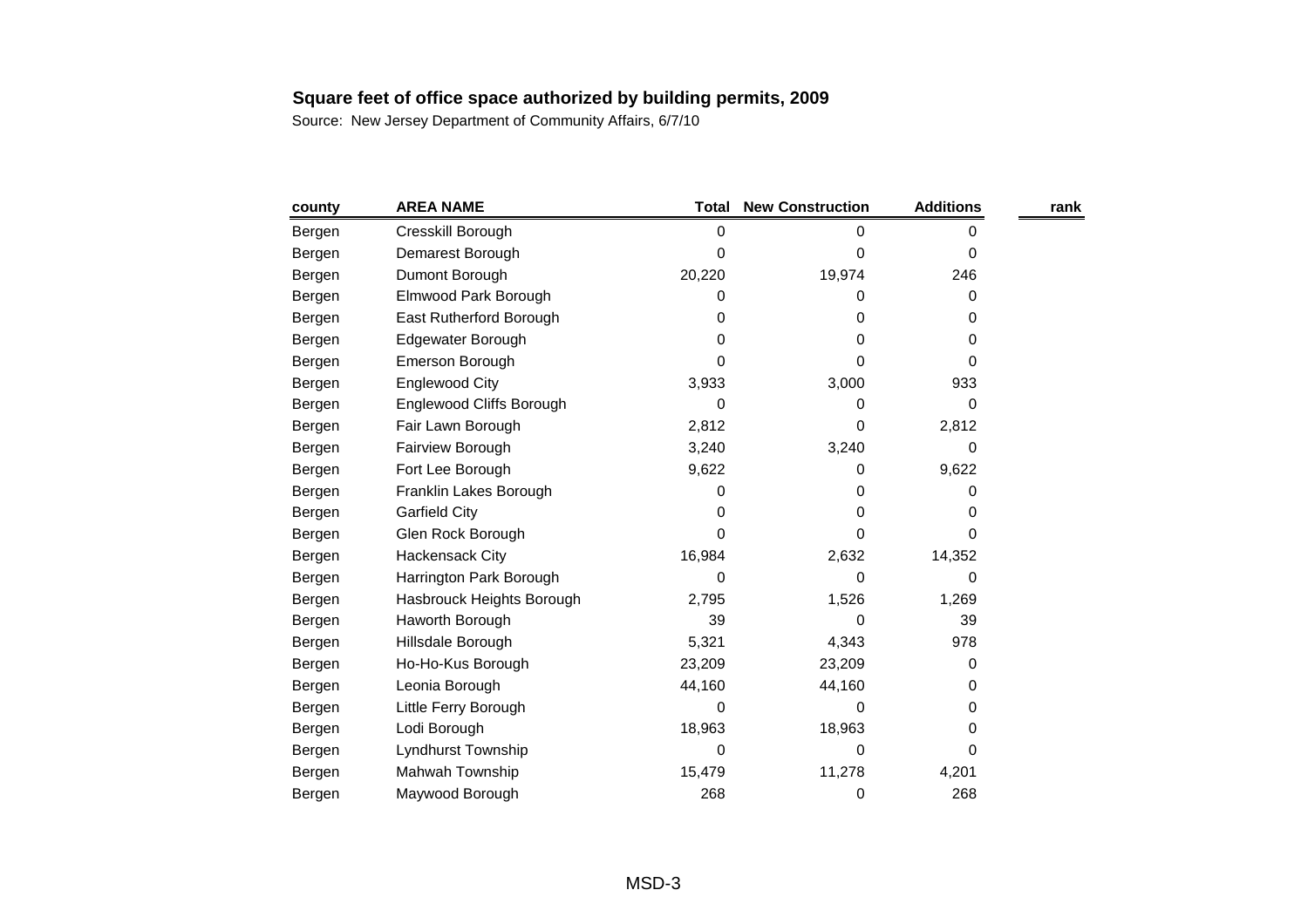| county | <b>AREA NAME</b>           | Total | <b>New Construction</b> | <b>Additions</b> | rank |
|--------|----------------------------|-------|-------------------------|------------------|------|
| Bergen | Midland Park Borough       | 0     | 0                       | 0                |      |
| Bergen | Montvale Borough           | 3,025 | 3,023                   | 2                |      |
| Bergen | Moonachie Borough          | 0     | 0                       | 0                |      |
| Bergen | New Milford Borough        | 0     | 0                       | 0                |      |
| Bergen | North Arlington Borough    | 0     | 0                       | 0                |      |
| Bergen | Northvale Borough          | 0     | 0                       | 0                |      |
| Bergen | Norwood Borough            | 0     | 0                       | 0                |      |
| Bergen | Oakland Borough            | 0     | 0                       | 0                |      |
| Bergen | Old Tappan Borough         | 0     | 0                       | 0                |      |
| Bergen | Oradell Borough            | 0     | 0                       | 0                |      |
| Bergen | Palisades Park Borough     | 0     | 0                       | 0                |      |
| Bergen | Paramus Borough            | 0     | 0                       | 0                |      |
| Bergen | Park Ridge Borough         | 0     | 0                       | 0                |      |
| Bergen | Ramsey Borough             | 1,920 | 1,920                   | 0                |      |
| Bergen | Ridgefield Borough         | 0     | 0                       | 0                |      |
| Bergen | Ridgefield Park Village    | 0     | 0                       | 0                |      |
| Bergen | Ridgewood Village          | 4,551 | 3,905                   | 646              |      |
| Bergen | River Edge Borough         | 0     | 0                       | 0                |      |
| Bergen | <b>River Vale Township</b> | 0     | 0                       | 0                |      |
| Bergen | Rochelle Park Township     | 2,450 | 2,450                   | 0                |      |
| Bergen | Rockleigh Borough          | 0     | 0                       | 0                |      |
| Bergen | <b>Rutherford Borough</b>  | 3,109 | 0                       | 3,109            |      |
| Bergen | Saddle Brook Township      | 2,601 | 2,347                   | 254              |      |
| Bergen | Saddle River Borough       | 0     | 0                       | 0                |      |
| Bergen | South Hackensack Twp       | 0     | 0                       | 0                |      |
| Bergen | <b>Teaneck Township</b>    | 0     | 0                       | 0                |      |
| Bergen | <b>Tenafly Borough</b>     | 4,228 | 4,228                   | 0                |      |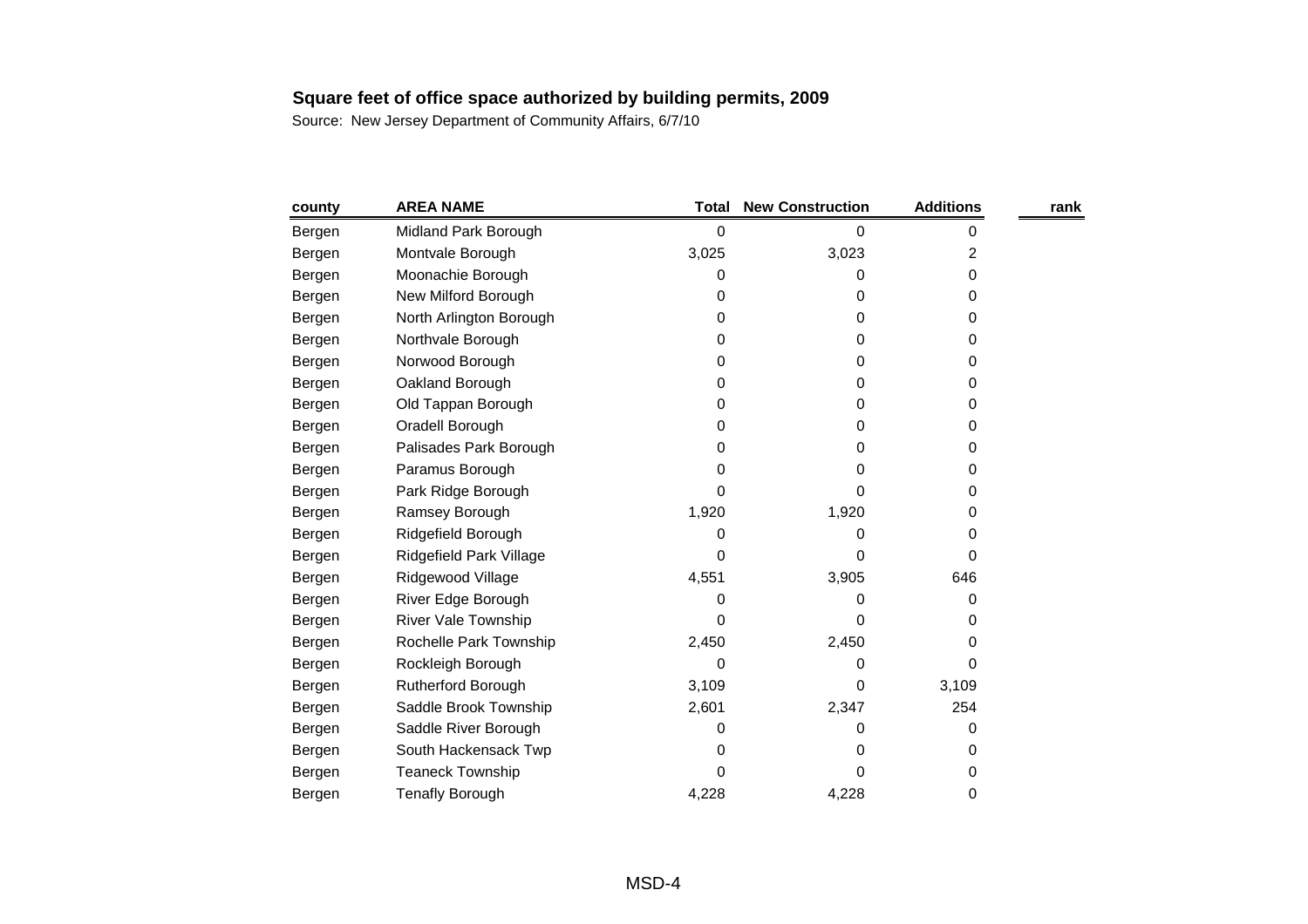| county            | <b>AREA NAME</b>               | Total  | <b>New Construction</b> | <b>Additions</b> | rank |
|-------------------|--------------------------------|--------|-------------------------|------------------|------|
| Bergen            | Teterboro Borough              | 0      | 0                       | 0                |      |
| Bergen            | Upper Saddle River Borough     | 16,240 | 16,240                  | 0                |      |
| Bergen            | Waldwick Borough               | 3,957  | 0                       | 3,957            |      |
| Bergen            | <b>Wallington Borough</b>      | 0      | 0                       | 0                |      |
| Bergen            | Washington Township            | 0      | 0                       | 0                |      |
| Bergen            | Westwood Borough               | 5,200  | 5,200                   | 0                |      |
| Bergen            | Woodcliff Lake Borough         | 0      | 0                       | 0                |      |
| Bergen            | Wood-Ridge Borough             | 0      | 0                       | 0                |      |
| Bergen            | <b>Wyckoff Township</b>        | 3,410  | 3,410                   | 0                |      |
| Burlington        | <b>Bass River Township</b>     | 0      | 0                       | 0                |      |
| Burlington        | <b>Beverly City</b>            | 0      | 0                       | 0                |      |
| <b>Burlington</b> | <b>Bordentown City</b>         | 0      | 0                       | 0                |      |
| <b>Burlington</b> | <b>Bordentown Township</b>     | 0      | 0                       | 0                |      |
| <b>Burlington</b> | <b>Burlington City</b>         | 0      | 0                       | 0                |      |
| <b>Burlington</b> | <b>Burlington Township</b>     | 26,172 | 22,000                  | 4,172            |      |
| Burlington        | <b>Chesterfield Township</b>   | 2,400  | 2,400                   | 0                |      |
| Burlington        | Cinnaminson Township           | 360    | 360                     | 0                |      |
| Burlington        | Delanco Township               | 0      | 0                       | 0                |      |
| <b>Burlington</b> | Delran Township                | 0      | 0                       | 0                |      |
| <b>Burlington</b> | Eastampton Township            | 0      | 0                       | 0                |      |
| <b>Burlington</b> | <b>Edgewater Park Township</b> | 13,600 | 13,600                  | 0                |      |
| <b>Burlington</b> | Evesham Township               | 0      | 0                       | 0                |      |
| Burlington        | Fieldsboro Borough             | 0      | 0                       | 0                |      |
| <b>Burlington</b> | Florence Township              | 2,096  | 2,096                   | 0                |      |
| <b>Burlington</b> | Hainesport Township            | 0      | $\Omega$                | 0                |      |
| Burlington        | <b>Lumberton Township</b>      | 27,400 | 27,400                  | 0                |      |
| Burlington        | Mansfield Township             | 0      | 0                       | 0                |      |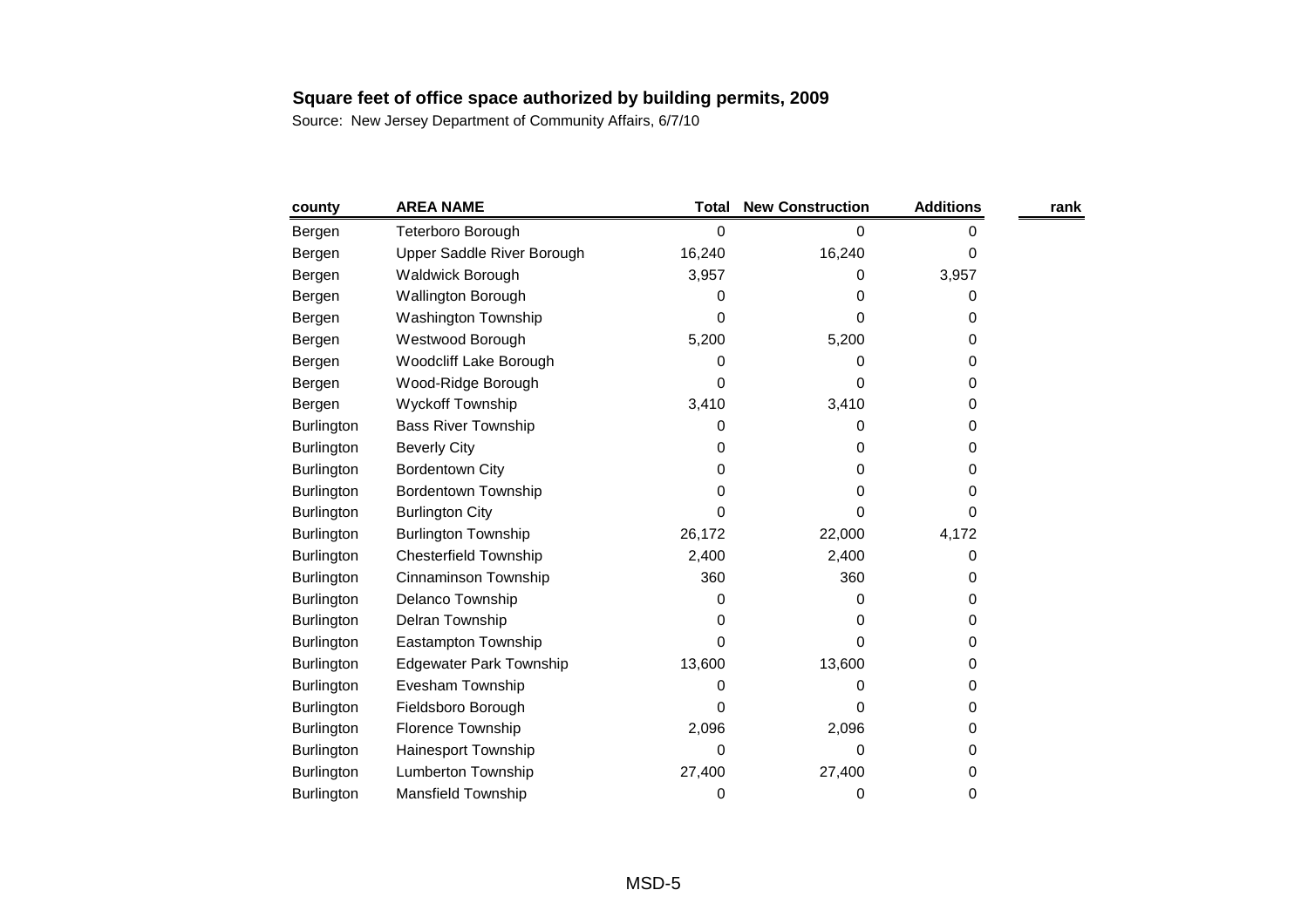| county            | <b>AREA NAME</b>           | <b>Total</b> | <b>New Construction</b> | <b>Additions</b> | rank |
|-------------------|----------------------------|--------------|-------------------------|------------------|------|
| Burlington        | Maple Shade Borough        | 3,000        | 3,000                   | 0                |      |
| <b>Burlington</b> | <b>Medford Township</b>    | 0            | 0                       | 0                |      |
| <b>Burlington</b> | Medford Lakes Borough      | 0            | 0                       | 0                |      |
| <b>Burlington</b> | Moorestown Township        | 6,090        | 6,090                   | 0                |      |
| Burlington        | Mount Holly Township       | 0            | 0                       | 0                |      |
| <b>Burlington</b> | Mount Laurel Township      | 0            | 0                       | 0                |      |
| Burlington        | New Hanover Township       | 0            | 0                       | 0                |      |
| <b>Burlington</b> | North Hanover Township     | 0            | 0                       | 0                |      |
| <b>Burlington</b> | Palmyra Borough            | 50           | 0                       | 50               |      |
| Burlington        | Pemberton Borough          | 0            | 0                       | 0                |      |
| <b>Burlington</b> | Pemberton Township         | 12,168       | 11,930                  | 238              |      |
| <b>Burlington</b> | Riverside Township         | 0            | 0                       | 0                |      |
| <b>Burlington</b> | Riverton Borough           | 3,500        | 3,500                   | 0                |      |
| <b>Burlington</b> | Shamong Township           | 0            | 0                       | 0                |      |
| <b>Burlington</b> | Southampton Township       | 0            | 0                       | 0                |      |
| <b>Burlington</b> | Springfield Township       | 0            | 0                       | 0                |      |
| <b>Burlington</b> | <b>Tabernacle Township</b> | 0            | 0                       | 0                |      |
| <b>Burlington</b> | Washington Township        | 0            | 0                       | 0                |      |
| <b>Burlington</b> | <b>Westampton Township</b> | 800          | 0                       | 800              |      |
| <b>Burlington</b> | Willingboro Township       | 144          | 0                       | 144              |      |
| <b>Burlington</b> | <b>Woodland Township</b>   | 0            | 0                       | 0                |      |
| <b>Burlington</b> | Wrightstown Borough        | 0            | 0                       | 0                |      |
| Camden            | Audubon Borough            | 13,224       | 1,824                   | 11,400           |      |
| Camden            | Audubon Park Borough       | 0            | 0                       | 0                |      |
| Camden            | Barrington Borough         | 0            | 0                       | 0                |      |
| Camden            | Bellmawr Borough           | 0            | 0                       | 0                |      |
| Camden            | Berlin Borough             | 0            | 0                       | 0                |      |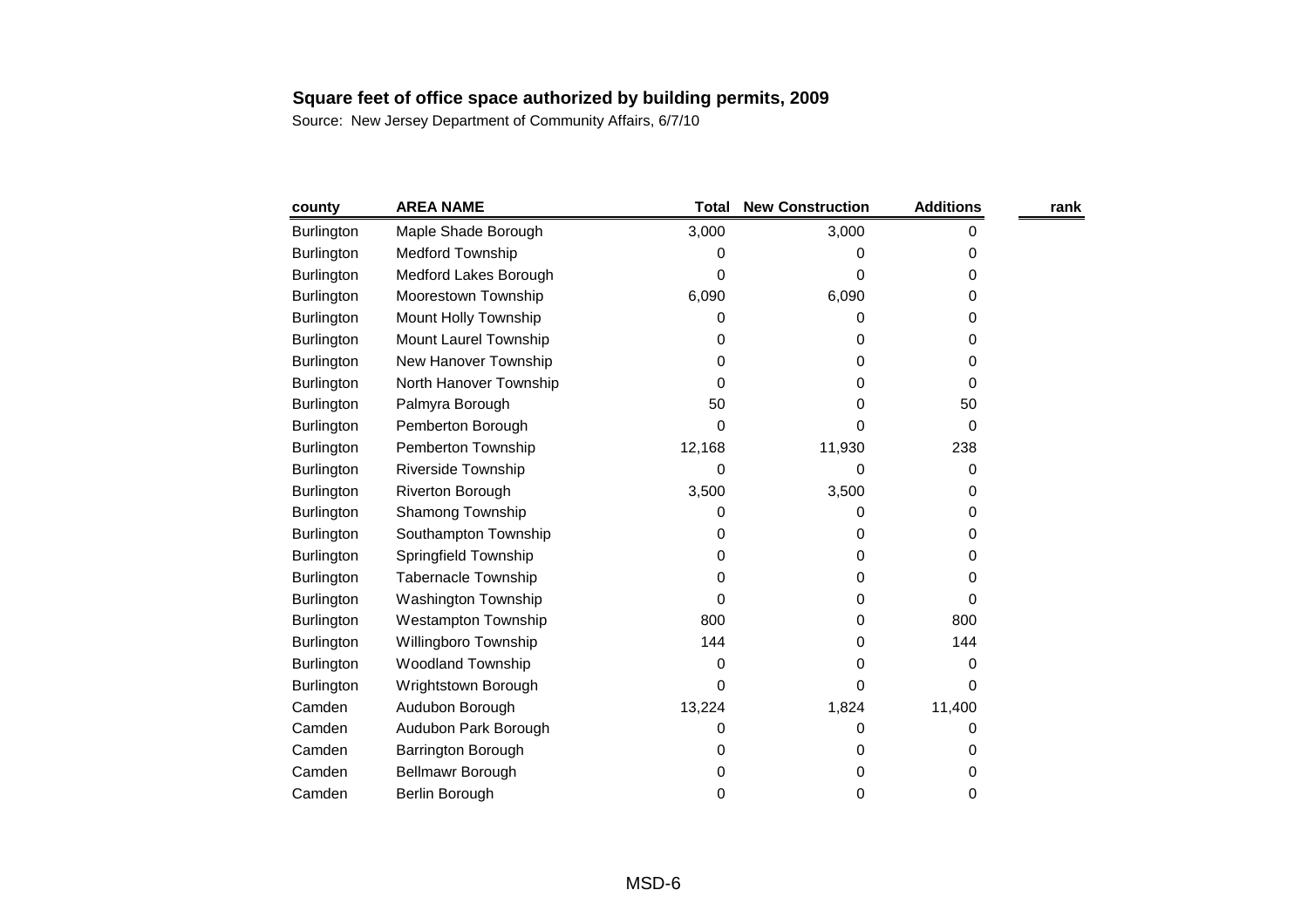| county | <b>AREA NAME</b>            | <b>Total</b> | <b>New Construction</b> | <b>Additions</b> | rank |
|--------|-----------------------------|--------------|-------------------------|------------------|------|
| Camden | <b>Berlin Township</b>      | 7,800        | 7,800                   | 0                |      |
| Camden | Brooklawn Borough           | 0            | 0                       | $\Omega$         |      |
| Camden | Camden City                 | 49,817       | 49,317                  | 500              |      |
| Camden | <b>Cherry Hill Township</b> | 6,270        | 6,200                   | 70               |      |
| Camden | <b>Chesilhurst Borough</b>  | 0            | 0                       | 0                |      |
| Camden | Clementon Borough           | 0            | O                       | 0                |      |
| Camden | Collingswood Borough        | 0            | 0                       | 0                |      |
| Camden | Gibbsboro Borough           | 7,840        | 4,840                   | 3,000            |      |
| Camden | <b>Gloucester City</b>      | 7,696        | 7,696                   | 0                |      |
| Camden | <b>Gloucester Township</b>  | 21,010       | 13,419                  | 7,591            |      |
| Camden | Haddon Township             | 344          | 0                       | 344              |      |
| Camden | Haddonfield Borough         | 0            | 0                       | 0                |      |
| Camden | Haddon Heights Borough      | 0            | 0                       | 0                |      |
| Camden | Hi-nella Borough            | 0            | 0                       | 0                |      |
| Camden | Laurel Springs Borough      | $\Omega$     | 0                       | 0                |      |
| Camden | Lawnside Borough            | 1,932        | 0                       | 1,932            |      |
| Camden | Lindenwold Borough          | 0            | 0                       | 0                |      |
| Camden | Magnolia Borough            | 0            | 0                       | 0                |      |
| Camden | Merchantville Borough       | 0            | 0                       | 0                |      |
| Camden | Mount Ephraim Borough       | 0            | 0                       | 0                |      |
| Camden | Oaklyn Borough              | 0            | 0                       | $\Omega$         |      |
| Camden | Pennsauken Township         | 7,071        | 4,400                   | 2,671            |      |
| Camden | Pine Hill Borough           | 6,600        | 6,600                   | 0                |      |
| Camden | Pine Valley Borough         | 0            | 0                       | 0                |      |
| Camden | Runnemede Borough           | 832          | 0                       | 832              |      |
| Camden | Somerdale Borough           | 0            | 0                       | 0                |      |
| Camden | <b>Stratford Borough</b>    | 0            | 0                       | 0                |      |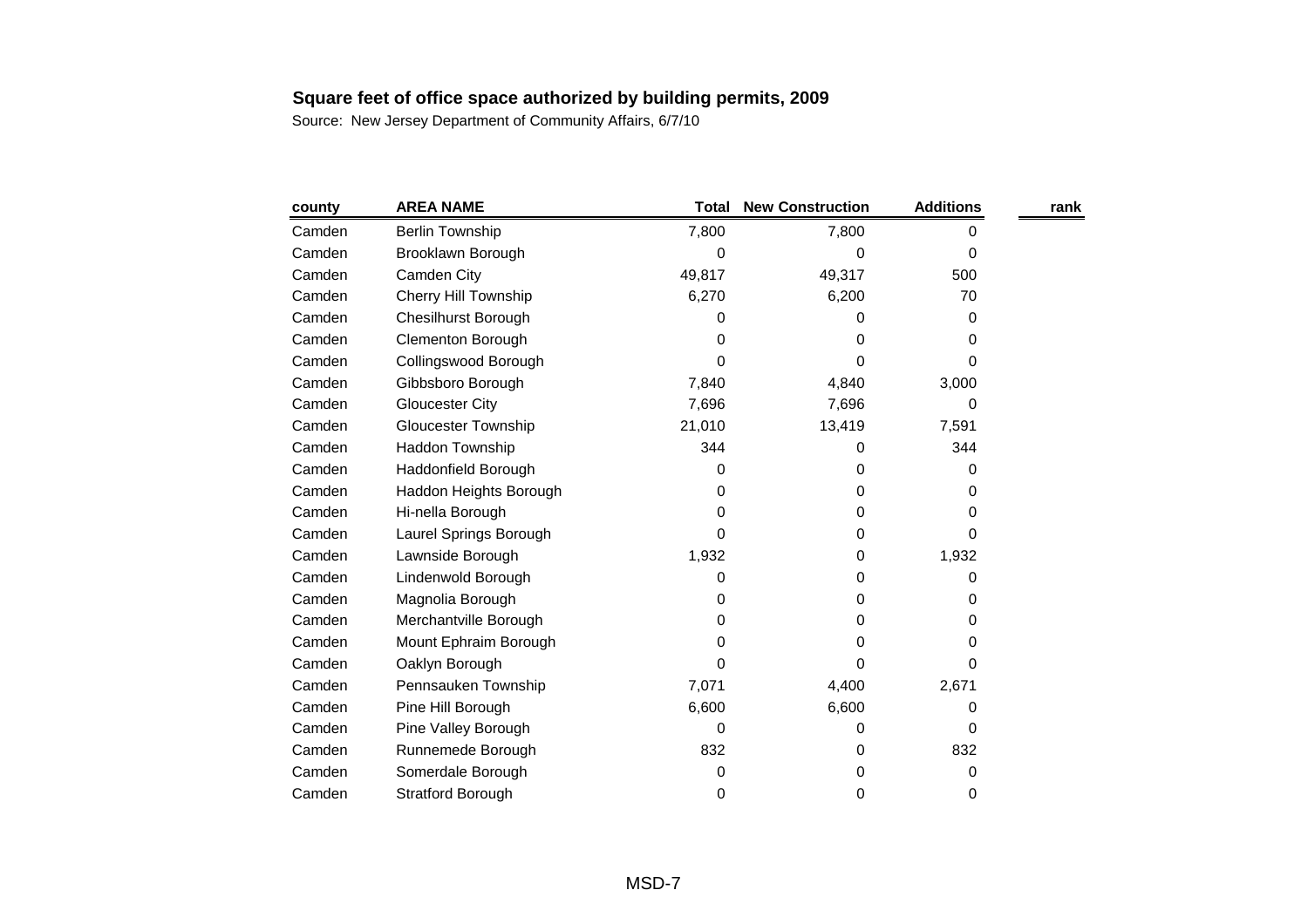| county     | <b>AREA NAME</b>           | Total  | <b>New Construction</b> | <b>Additions</b> | rank |
|------------|----------------------------|--------|-------------------------|------------------|------|
| Camden     | Tavistock Borough          | 0      | 0                       | 0                |      |
| Camden     | Voorhees Township          | 0      | 0                       | 0                |      |
| Camden     | <b>Waterford Township</b>  | 9,223  | 9,223                   | 0                |      |
| Camden     | Winslow Township           | 14,884 | 12,947                  | 1,937            |      |
| Camden     | Woodlynne Borough          | 0      | 0                       | 0                |      |
| Cape May   | Avalon Borough             | 1,136  | 1,136                   | 0                |      |
| Cape May   | Cape May City              | 0      | 0                       | 0                |      |
| Cape May   | Cape May Point Borough     | 0      | 0                       | 0                |      |
| Cape May   | Dennis Township            | 15,660 | 15,660                  | 0                |      |
| Cape May   | Lower Township             | 1,179  | 0                       | 1,179            |      |
| Cape May   | Middle Township            | 17,975 | 15,575                  | 2,400            |      |
| Cape May   | North Wildwood City        | 0      | 0                       | 0                |      |
| Cape May   | Ocean City                 | 324    | 324                     | 0                |      |
| Cape May   | Sea Isle City              | 28,409 | 28,409                  | 0                |      |
| Cape May   | Stone Harbor Borough       | 0      | 0                       | 0                |      |
| Cape May   | <b>Upper Township</b>      | 832    | 832                     | 0                |      |
| Cape May   | West Cape May Borough      | 0      | 0                       | 0                |      |
| Cape May   | West Wildwood Borough      | 0      | 0                       | 0                |      |
| Cape May   | <b>Wildwood City</b>       | 0      | 0                       | 0                |      |
| Cape May   | Wildwood Crest Borough     | 726    | 0                       | 726              |      |
| Cape May   | Woodbine Borough           | 198    | 4                       | 194              |      |
| Cumberland | <b>Bridgeton City</b>      | 3,968  | 3,968                   | 0                |      |
| Cumberland | <b>Commercial Township</b> | 832    | 0                       | 832              |      |
| Cumberland | Deerfield Township         | 0      | 0                       | 0                |      |
| Cumberland | Downe Township             | 0      | 0                       | 0                |      |
| Cumberland | Fairfield Township         | 0      | 0                       | 0                |      |
| Cumberland | <b>Greenwich Township</b>  | 0      | 0                       | 0                |      |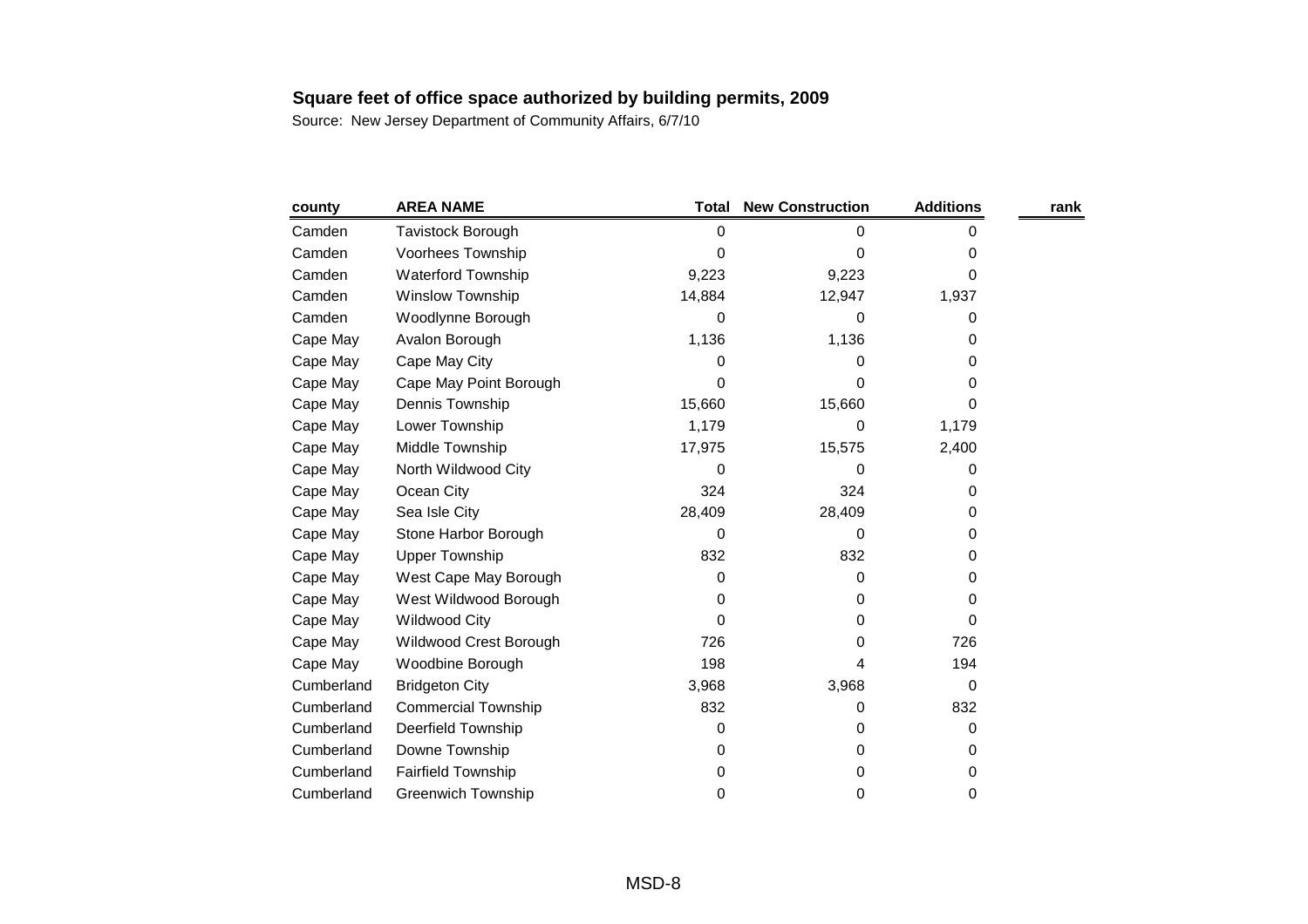| county       | <b>AREA NAME</b>                | <b>Total</b> | <b>New Construction</b> | <b>Additions</b> | rank |
|--------------|---------------------------------|--------------|-------------------------|------------------|------|
| Cumberland   | Hopewell Township               | 1,760        | 1,760                   | 0                |      |
| Cumberland   | Lawrence Township               | 0            | O                       | 0                |      |
| Cumberland   | <b>Maurice River Township</b>   | 0            | 0                       | 0                |      |
| Cumberland   | <b>Millville City</b>           | 1,483        | 0                       | 1,483            |      |
| Cumberland   | Shiloh Borough                  | 0            | 0                       | 0                |      |
| Cumberland   | <b>Stow Creek Township</b>      | 0            | 0                       | 0                |      |
| Cumberland   | <b>Upper Deerfield Township</b> | 11,085       | 10,650                  | 435              |      |
| Cumberland   | <b>Vineland City</b>            | 71,574       | 24,457                  | 47,117           |      |
| Essex        | <b>Belleville Town</b>          | 2,492        | 2,492                   | 0                |      |
| Essex        | <b>Bloomfield Township</b>      | 64,807       | 0                       | 64,807           |      |
| Essex        | Caldwell Township               | 0            | 0                       | 0                |      |
| Essex        | Cedar Grove Township            | 0            | 0                       | 0                |      |
| Essex        | East Orange City                | 0            | 0                       | 0                |      |
| Essex        | <b>Essex Fells Township</b>     | 0            | 0                       | 0                |      |
| Essex        | Fairfield Township              | 5,465        | 0                       | 5,465            |      |
| <b>Essex</b> | Glen Ridge Borough              | 0            | 0                       | 0                |      |
| Essex        | Irvington Township              | 0            | 0                       | 0                |      |
| Essex        | Livingston Township             | 0            | 0                       | 0                |      |
| <b>Essex</b> | Maplewood Township              | 880          | 0                       | 880              |      |
| Essex        | Millburn Township               | 0            | 0                       | 0                |      |
| <b>Essex</b> | Montclair Township              | 4,752        | 0                       | 4,752            |      |
| <b>Essex</b> | <b>Newark City</b>              | 117,079      | 108,897                 | 8,182            |      |
| Essex        | North Caldwell Borough          | 0            | 0                       | 0                |      |
| Essex        | Nutley Township                 | 1,999        | 0                       | 1,999            |      |
| <b>Essex</b> | City of Orange Township         | 0            | 0                       | 0                |      |
| <b>Essex</b> | Roseland Borough                | 0            | 0                       | 0                |      |
| <b>Essex</b> | South Orange Village            | 0            | 0                       | 0                |      |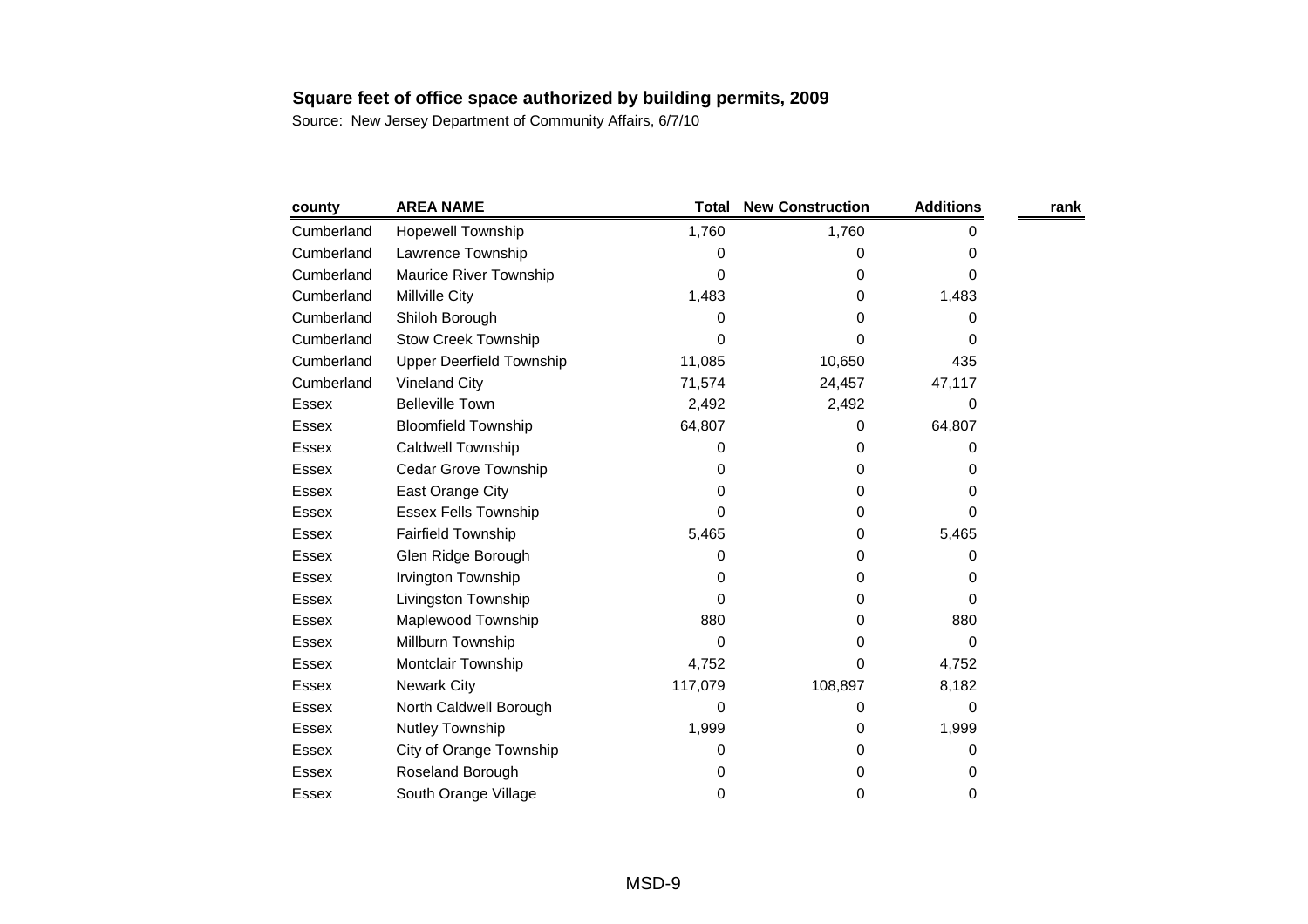| county       | <b>AREA NAME</b>         | Total  | <b>New Construction</b> | <b>Additions</b> | rank |
|--------------|--------------------------|--------|-------------------------|------------------|------|
| Essex        | Verona Township          | 400    | 400                     | 0                |      |
| <b>Essex</b> | West Caldwell Township   | 0      | 0                       | 0                |      |
| <b>Essex</b> | West Orange Township     | 6,848  | 0                       | 6,848            |      |
| Gloucester   | Clayton Borough          | 0      | 0                       | 0                |      |
| Gloucester   | Deptford Township        | 90     | 0                       | 90               |      |
| Gloucester   | East Greenwich Township  | 0      | 0                       | 0                |      |
| Gloucester   | <b>Elk Township</b>      | 0      | 0                       | 0                |      |
| Gloucester   | Franklin Township        | 9,320  | 7,880                   | 1,440            |      |
| Gloucester   | Glassboro Borough        | 0      | 0                       | 0                |      |
| Gloucester   | Greenwich Township       | 0      | 0                       | 0                |      |
| Gloucester   | <b>Harrison Township</b> | 10,524 | 9,003                   | 1,521            |      |
| Gloucester   | Logan Township           | 0      | 0                       | 0                |      |
| Gloucester   | Mantua Township          | 0      | 0                       | 0                |      |
| Gloucester   | Monroe Township          | 17,918 | 17,918                  | 0                |      |
| Gloucester   | National Park Borough    | 0      | 0                       | 0                |      |
| Gloucester   | Newfield Borough         | 0      | 0                       | 0                |      |
| Gloucester   | Paulsboro Borough        | 0      | 0                       | 0                |      |
| Gloucester   | Pitman Borough           | 0      | 0                       | 0                |      |
| Gloucester   | South Harrison Township  | 0      | 0                       | 0                |      |
| Gloucester   | Swedesborough Borough    | 0      | 0                       | 0                |      |
| Gloucester   | Washington Township      | 8,510  | 7,828                   | 682              |      |
| Gloucester   | Wenonah Borough          | 0      | 0                       | 0                |      |
| Gloucester   | West Deptford Township   | 14,673 | 14,673                  | 0                |      |
| Gloucester   | Westville Borough        | 0      | 0                       | 0                |      |
| Gloucester   | <b>Woodbury City</b>     | 460    | 0                       | 460              |      |
| Gloucester   | Woodbury Heights Borough | 6,178  | 6,178                   | 0                |      |
| Gloucester   | <b>Woolwich Township</b> | 0      | 0                       | 0                |      |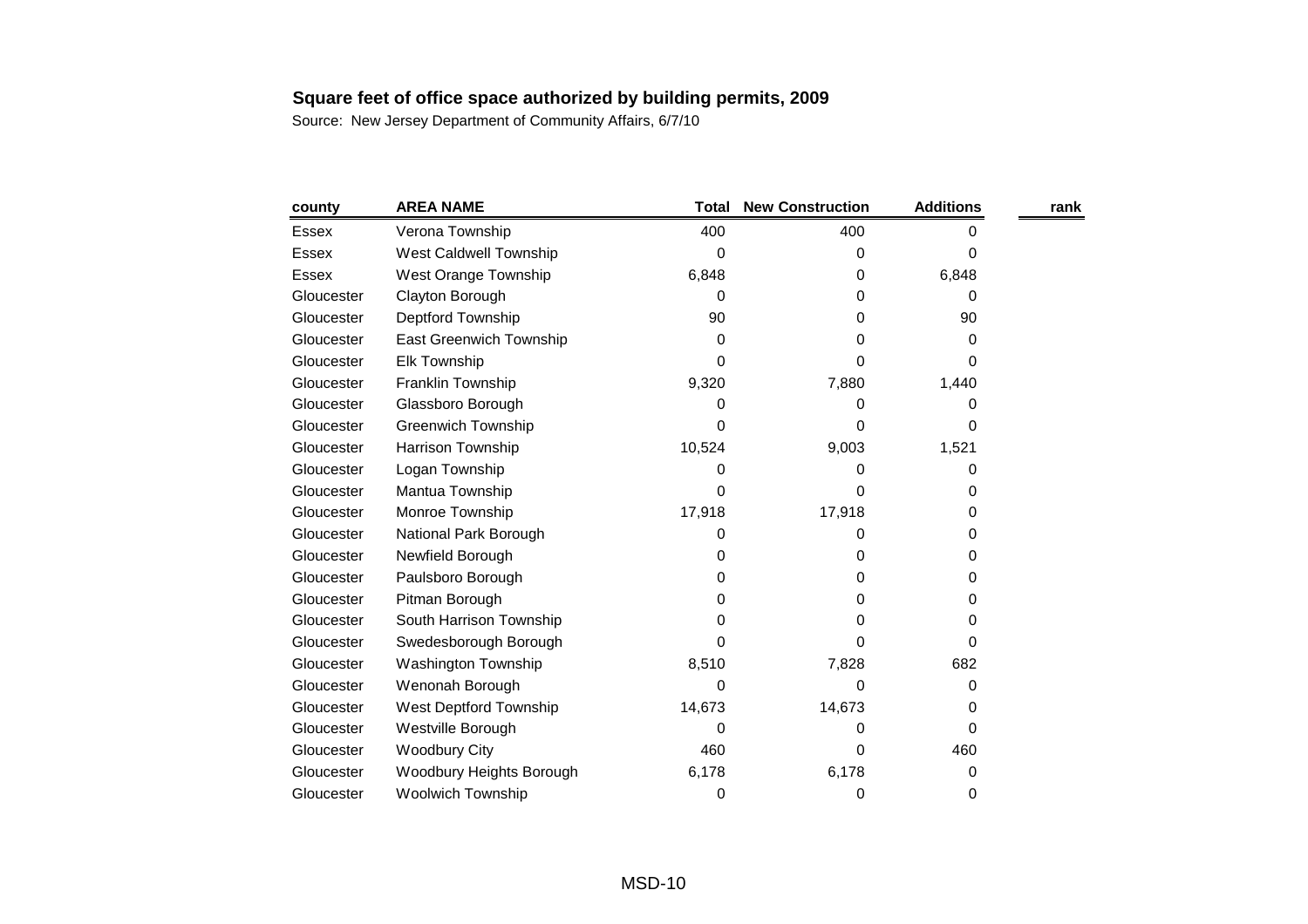| county    | <b>AREA NAME</b>          | <b>Total</b> | <b>New Construction</b> | <b>Additions</b> | rank |
|-----------|---------------------------|--------------|-------------------------|------------------|------|
| Hudson    | <b>Bayonne City</b>       | 1,002        | 0                       | 1,002            |      |
| Hudson    | East Newark Borough       | 0            | 0                       | 0                |      |
| Hudson    | Guttenberg Town           | 0            | 0                       | 0                |      |
| Hudson    | <b>Harrison Town</b>      | 0            | 0                       | 0                |      |
| Hudson    | Hoboken City              | 0            | 0                       | 0                |      |
| Hudson    | Jersey City               | 77,990       | 77,990                  | 0                |      |
| Hudson    | Kearny Town               | 0            | 0                       | 0                |      |
| Hudson    | North Bergen Township     | 0            | 0                       | 0                |      |
| Hudson    | Secaucus Town             | 0            | 0                       | 0                |      |
| Hudson    | <b>Union City</b>         | 96,682       | 96,382                  | 300              |      |
| Hudson    | Weehawken Township        | 0            | 0                       | 0                |      |
| Hudson    | West New York Town        | 0            | 0                       | 0                |      |
| Hunterdon | Alexandria Township       | 0            | 0                       | 0                |      |
| Hunterdon | <b>Bethlehem Township</b> | 0            | 0                       | 0                |      |
| Hunterdon | <b>Bloomsbury Borough</b> | 0            | 0                       | 0                |      |
| Hunterdon | Califon Borough           | 0            | 0                       | 0                |      |
| Hunterdon | <b>Clinton Town</b>       | 0            | 0                       | 0                |      |
| Hunterdon | Clinton Township          | 11,200       | 11,200                  | 0                |      |
| Hunterdon | Delaware Township         | 0            | 0                       | 0                |      |
| Hunterdon | East Amwell Township      | 7,900        | 7,900                   | 0                |      |
| Hunterdon | Flemington Borough        | 0            | 0                       | 0                |      |
| Hunterdon | Franklin Township         | 0            | 0                       | 0                |      |
| Hunterdon | Frenchtown Borough        | 0            | 0                       | 0                |      |
| Hunterdon | Glen Gardner Borough      | 162          | 0                       | 162              |      |
| Hunterdon | Hampton Borough           | 0            | 0                       | 0                |      |
| Hunterdon | High Bridge Borough       | 0            | 0                       | 0                |      |
| Hunterdon | <b>Holland Township</b>   | 192          | 192                     | 0                |      |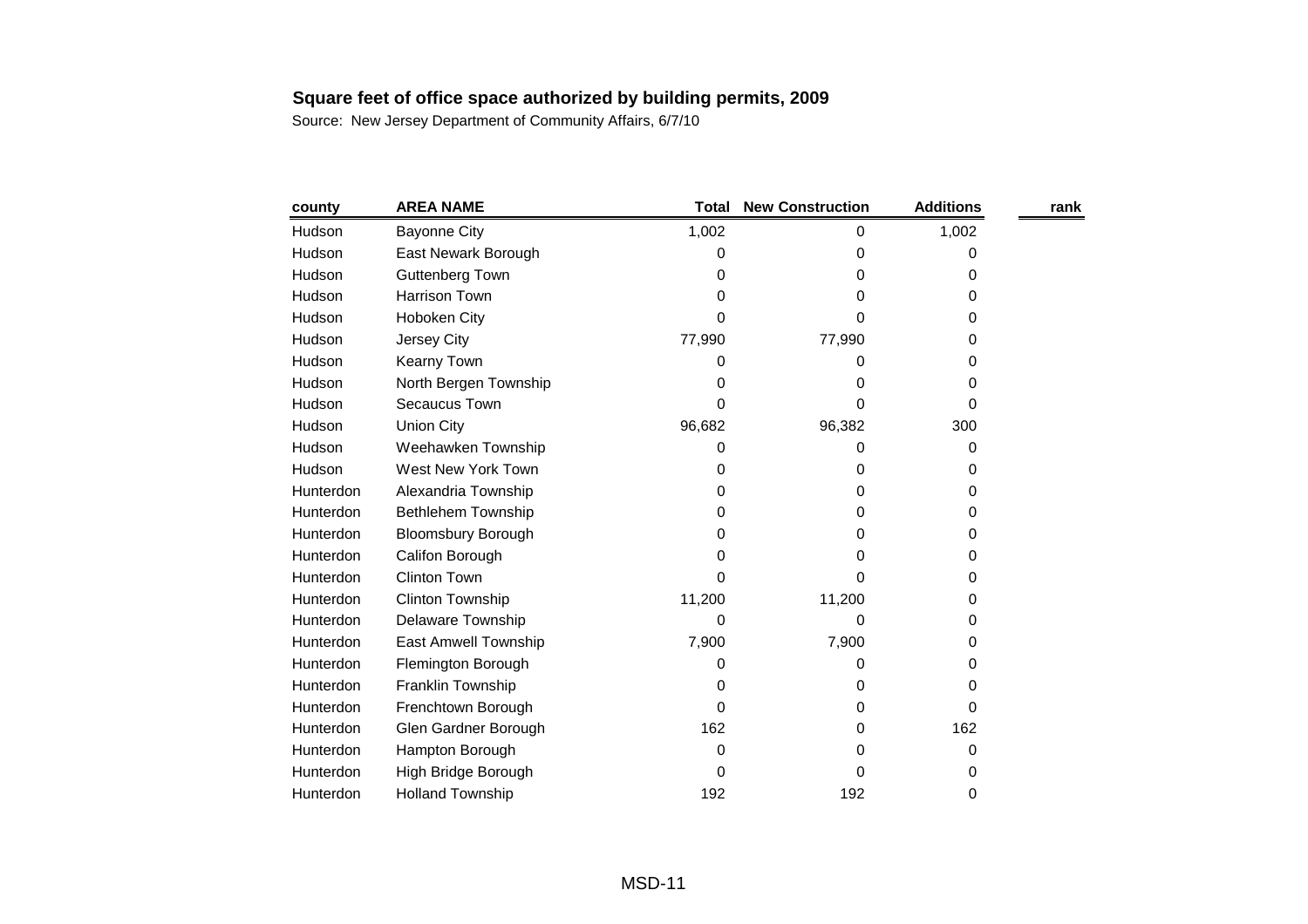| county    | <b>AREA NAME</b>            | <b>Total</b> | <b>New Construction</b> | <b>Additions</b> | rank |
|-----------|-----------------------------|--------------|-------------------------|------------------|------|
| Hunterdon | Kingwood Township           | 0            | 0                       | 0                |      |
| Hunterdon | Lambertville City           |              |                         | $\Omega$         |      |
| Hunterdon | Lebanon Borough             | 570          | 0                       | 570              |      |
| Hunterdon | Lebanon Township            | 0            | 0                       | 0                |      |
| Hunterdon | Milford Borough             | 24           | 0                       | 24               |      |
| Hunterdon | Raritan Township            | 37,697       | 37,667                  | 30               |      |
| Hunterdon | Readington Township         | 0            | 0                       | 0                |      |
| Hunterdon | Stockton Borough            | 0            | 0                       | 0                |      |
| Hunterdon | <b>Tewksbury Township</b>   | 540          | 540                     | 0                |      |
| Hunterdon | Union Township              | 0            | 0                       | 0                |      |
| Hunterdon | <b>West Amwell Township</b> | 0            | 0                       | 0                |      |
| Mercer    | East Windsor Township       | 7,905        | 7,905                   | 0                |      |
| Mercer    | Ewing Township              | 5,750        | 5,750                   | 0                |      |
| Mercer    | Hamilton Township           | 5,068        | 5,068                   | 0                |      |
| Mercer    | Hightstown Borough          | 0            | 0                       | 0                |      |
| Mercer    | Hopewell Borough            | 0            | 0                       | 0                |      |
| Mercer    | <b>Hopewell Township</b>    | 0            | 0                       | 0                |      |
| Mercer    | Lawrence Township           | 416          | 0                       | 416              |      |
| Mercer    | Pennington Borough          | 0            | 0                       | 0                |      |
| Mercer    | Princeton Borough           | 0            | 0                       | 0                |      |
| Mercer    | Princeton Township          | 30,588       | 30,588                  | 0                |      |
| Mercer    | <b>Trenton City</b>         | 4,714        | 3,675                   | 1,039            |      |
| Mercer    | Robbinsville Township       | 66,949       | 66,949                  | 0                |      |
| Mercer    | West Windsor Township       | 566          | 0                       | 566              |      |
| Middlesex | Carteret Borough            | 46,445       | 17,445                  | 29,000           |      |
| Middlesex | Cranbury Township           | 0            | 0                       | 0                |      |
| Middlesex | Dunellen Borough            | 0            | 0                       | 0                |      |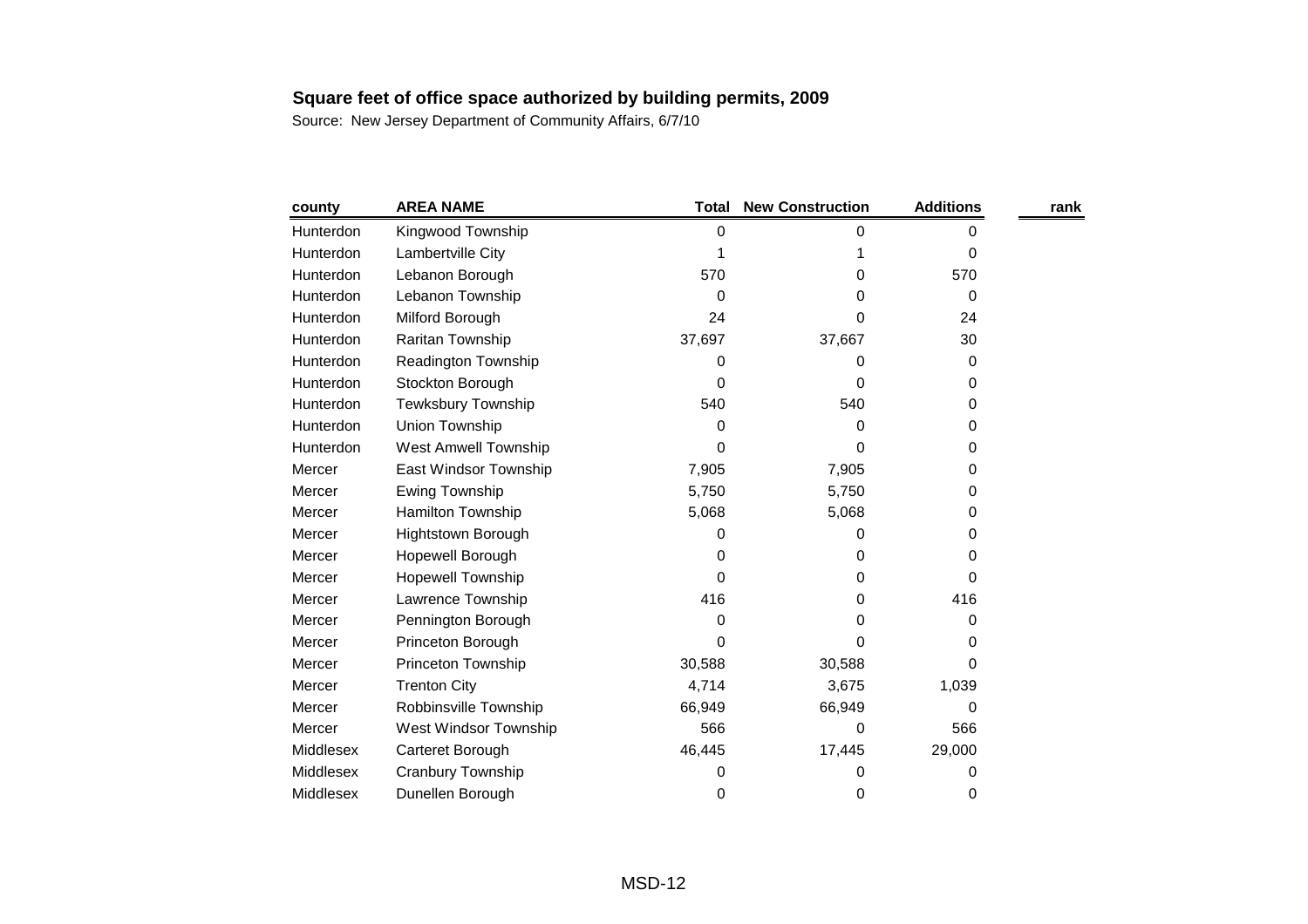| county    | <b>AREA NAME</b>             | Total  | <b>New Construction</b> | <b>Additions</b> | rank |
|-----------|------------------------------|--------|-------------------------|------------------|------|
| Middlesex | East Brunswick Township      | 11,265 | 11,265                  | 0                |      |
| Middlesex | <b>Edison Township</b>       | 57,977 | 57,593                  | 384              |      |
| Middlesex | Helmetta Borough             | 238    | 0                       | 238              |      |
| Middlesex | <b>Highland Park Borough</b> | 0      | 0                       | 0                |      |
| Middlesex | Jamesburg Borough            | 4,506  | 4,506                   | 0                |      |
| Middlesex | Old Bridge Township          | 960    | 960                     | 0                |      |
| Middlesex | Metuchen Borough             | 4,544  | 4,544                   | 0                |      |
| Middlesex | Middlesex Borough            | 0      | 0                       | 0                |      |
| Middlesex | Milltown Borough             | 0      | 0                       | 0                |      |
| Middlesex | Monroe Township              | 0      | 0                       | 0                |      |
| Middlesex | New Brunswick City           | 0      | 0                       | 0                |      |
| Middlesex | North Brunswick Township     | 18,150 | 18,150                  | 0                |      |
| Middlesex | Perth Amboy City             | 0      | 0                       | 0                |      |
| Middlesex | Piscataway Township          | 0      | 0                       | 0                |      |
| Middlesex | Plainsboro Township          | 0      | 0                       | 0                |      |
| Middlesex | Sayreville Borough           | 27,081 | 27,081                  | 0                |      |
| Middlesex | South Amboy City             | 17,540 | 17,540                  | 0                |      |
| Middlesex | South Brunswick Township     | 2,300  | 2,300                   | 0                |      |
| Middlesex | South Plainfield Borough     | 35,223 | 12,900                  | 22,323           |      |
| Middlesex | South River Borough          | 0      | 0                       | 0                |      |
| Middlesex | Spotswood Borough            | 0      | 0                       | 0                |      |
| Middlesex | Woodbridge Township          | 29,535 | 29,175                  | 360              |      |
| Monmouth  | Allenhurst Borough           | 0      | 0                       | 0                |      |
| Monmouth  | Allentown Borough            | 0      | 0                       | 0                |      |
| Monmouth  | <b>Asbury Park City</b>      | 0      | 0                       | 0                |      |
| Monmouth  | Atlantic Highlands Borough   | 0      | 0                       | 0                |      |
| Monmouth  | Avon-by-the-Sea Borough      | 0      | 0                       | 0                |      |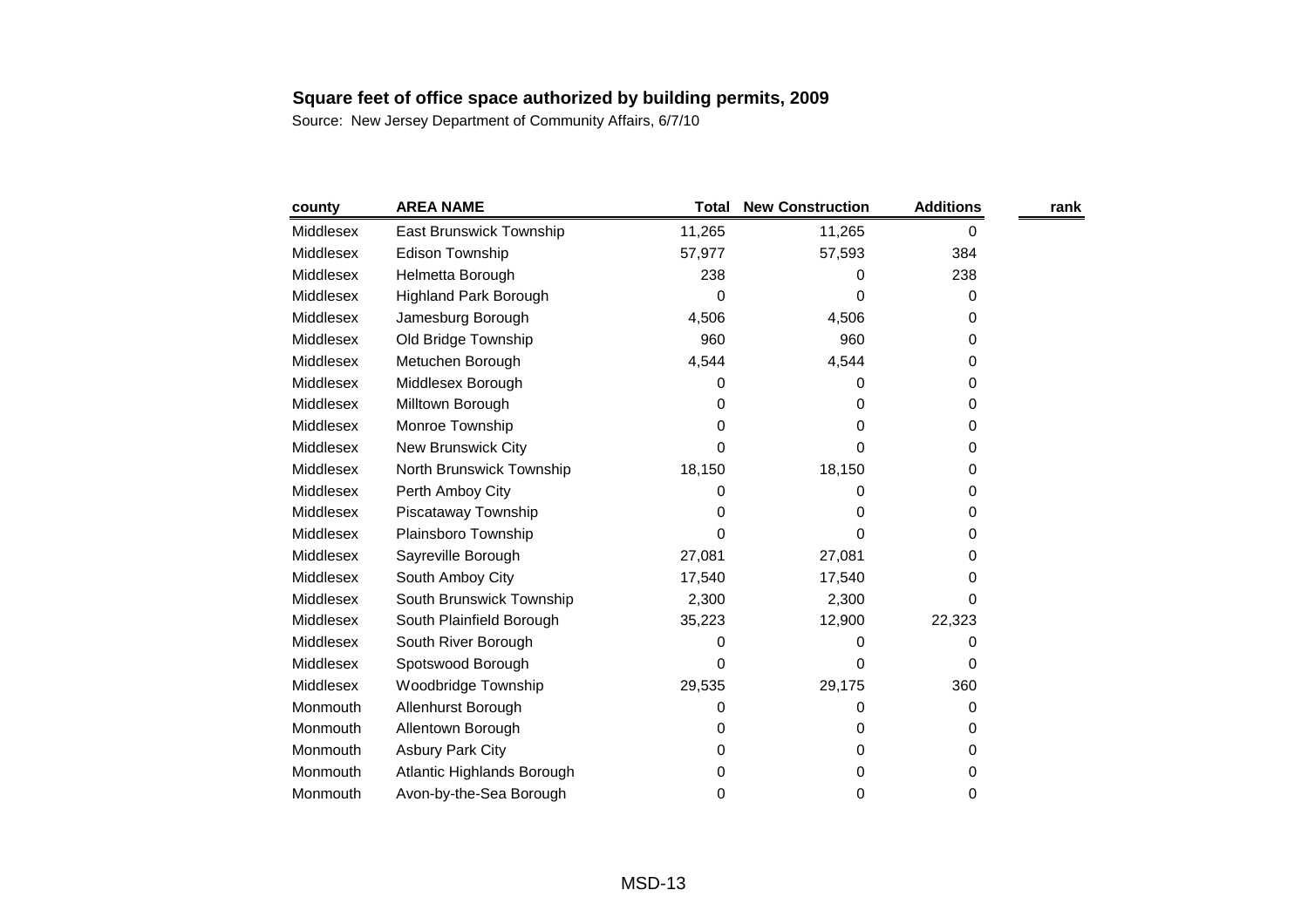| county   | <b>AREA NAME</b>             | <b>Total</b> | <b>New Construction</b> | <b>Additions</b> | rank |
|----------|------------------------------|--------------|-------------------------|------------------|------|
| Monmouth | <b>Belmar Borough</b>        | 0            | 0                       | 0                |      |
| Monmouth | <b>Bradley Beach Borough</b> | 0            | 0                       | 0                |      |
| Monmouth | <b>Brielle Borough</b>       | 0            | 0                       | 0                |      |
| Monmouth | Colts Neck Township          | 0            | 0                       | 0                |      |
| Monmouth | Deal Borough                 | 4,449        | 0                       | 4,449            |      |
| Monmouth | Eatontown Borough            | 0            | 0                       | 0                |      |
| Monmouth | Englishtown Borough          | 0            | 0                       | 0                |      |
| Monmouth | Fair Haven Borough           |              | 0                       |                  |      |
| Monmouth | Farmingdale Borough          | 2,521        | 2,521                   | 0                |      |
| Monmouth | Freehold Borough             | 0            | 0                       | 0                |      |
| Monmouth | Freehold Township            | 38,448       | 33,845                  | 4,603            |      |
| Monmouth | Highlands Borough            | 0            | 0                       | 0                |      |
| Monmouth | <b>Holmdel Township</b>      | 0            | 0                       | 0                |      |
| Monmouth | <b>Howell Township</b>       | 15,301       | 14,177                  | 1,124            |      |
| Monmouth | Interlaken Borough           | 0            | 0                       | 0                |      |
| Monmouth | Keansburg Borough            | 0            | 0                       | 0                |      |
| Monmouth | Keyport Borough              | 0            | 0                       | 0                |      |
| Monmouth | Little Silver Borough        | 0            | 0                       | 0                |      |
| Monmouth | Loch Arbour Village          | 0            | 0                       | 0                |      |
| Monmouth | Long Branch City             | 1,700        | 1,700                   | 0                |      |
| Monmouth | Manalapan Township           | 9,285        | 0                       | 9,285            |      |
| Monmouth | Manasquan Borough            | 3,600        | 3,600                   | 0                |      |
| Monmouth | Marlboro Township            | 20,053       | 19,189                  | 864              |      |
| Monmouth | Matawan Borough              | 11,639       | 11,639                  | 0                |      |
| Monmouth | Aberdeen Township            | 0            | 0                       | 0                |      |
| Monmouth | Middletown Township          | 3,755        | 3,755                   | 0                |      |
| Monmouth | <b>Millstone Township</b>    | 21,234       | 21,234                  | 0                |      |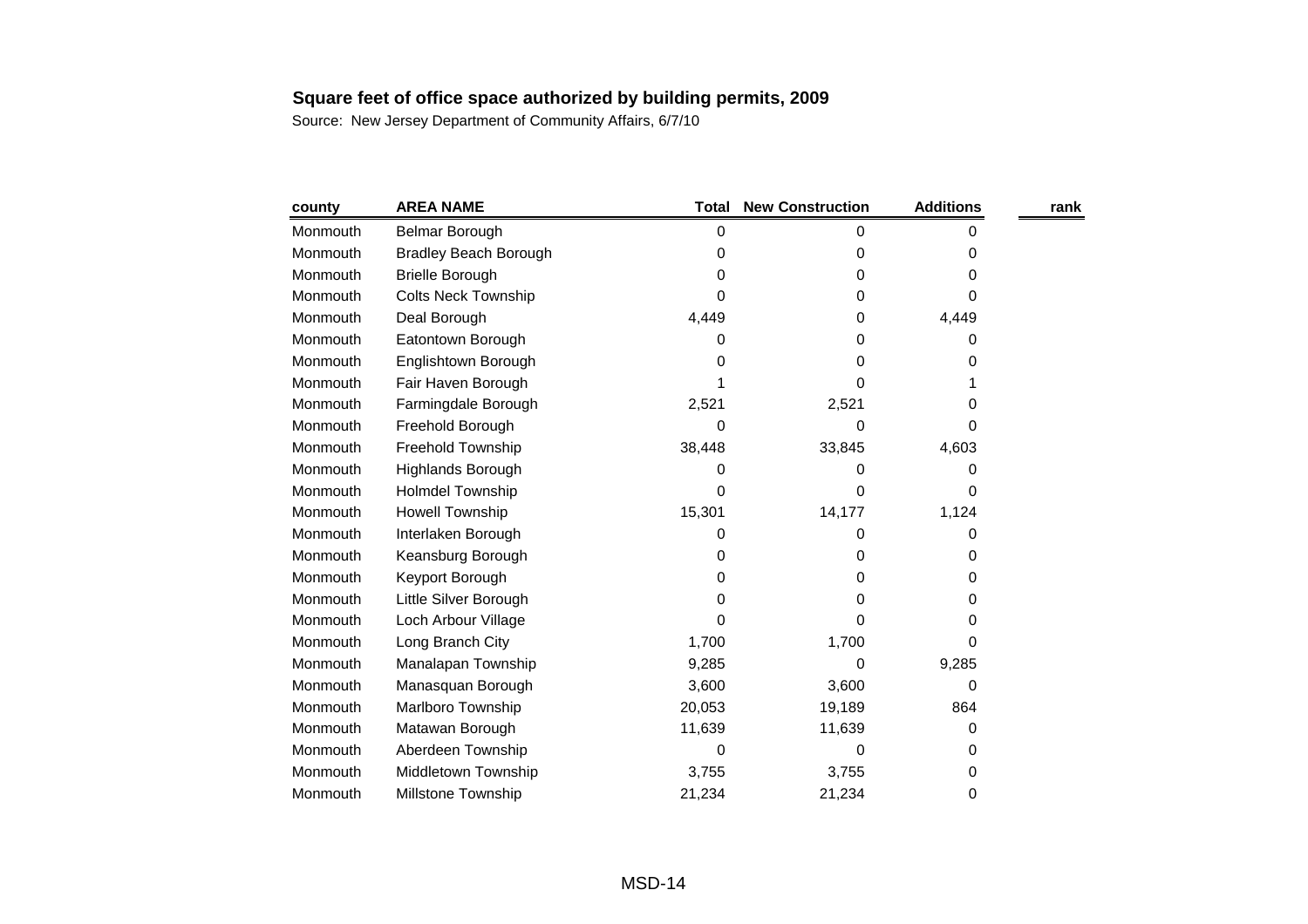| county        | <b>AREA NAME</b>               | <b>Total</b> | <b>New Construction</b> | <b>Additions</b> | rank |
|---------------|--------------------------------|--------------|-------------------------|------------------|------|
| Monmouth      | Monmouth Beach Borough         | 0            | 0                       | 0                |      |
| Monmouth      | Neptune Township               | 42,982       | 0                       | 42,982           |      |
| Monmouth      | Neptune City Borough           | 11,606       | 11,606                  | 0                |      |
| Monmouth      | <b>Tinton Falls Borough</b>    | 13,265       | 13,265                  | $\Omega$         |      |
| Monmouth      | Ocean Township                 | 17,830       | 13,945                  | 3,885            |      |
| Monmouth      | Oceanport Borough              | 3,360        | 3,360                   | 0                |      |
| Monmouth      | <b>Hazlet Township</b>         | 600          | 600                     | 0                |      |
| Monmouth      | Red Bank Borough               | 6,319        | 0                       | 6,319            |      |
| Monmouth      | Roosevelt Borough              | 0            | 0                       | 0                |      |
| Monmouth      | Rumson Borough                 | 5,681        | 5,681                   | 0                |      |
| Monmouth      | Sea Bright Borough             | 0            | 0                       | 0                |      |
| Monmouth      | Sea Girt Borough               | 0            | 0                       | 0                |      |
| Monmouth      | Shrewsbury Borough             | 0            | 0                       | 0                |      |
| Monmouth      | Shrewsbury Township            | 0            | 0                       | 0                |      |
| Monmouth      | Lake Como Borough              | 0            | 0                       | 0                |      |
| Monmouth      | Spring Lake Borough            | 3,514        | 0                       | 3,514            |      |
| Monmouth      | Spring Lake Heights Boro       | 0            | 0                       | 0                |      |
| Monmouth      | Union Beach Borough            | 0            | 0                       | 0                |      |
| Monmouth      | <b>Upper Freehold Township</b> | $\Omega$     | 0                       | 0                |      |
| Monmouth      | Wall Township                  | 56,757       | 55,370                  | 1,387            |      |
| Monmouth      | West Long Branch Borough       | 0            | 0                       | 0                |      |
| <b>Morris</b> | <b>Boonton Town</b>            | 0            | 0                       | 0                |      |
| <b>Morris</b> | <b>Boonton Township</b>        | 0            | 0                       | 0                |      |
| Morris        | <b>Butler Borough</b>          | 4,293        | 3,030                   | 1,263            |      |
| Morris        | Chatham Borough                | 3,914        | 0                       | 3,914            |      |
| <b>Morris</b> | Chatham Township               | 58,160       | 5,795                   | 52,365           |      |
| <b>Morris</b> | Chester Borough                | 0            | 0                       | 0                |      |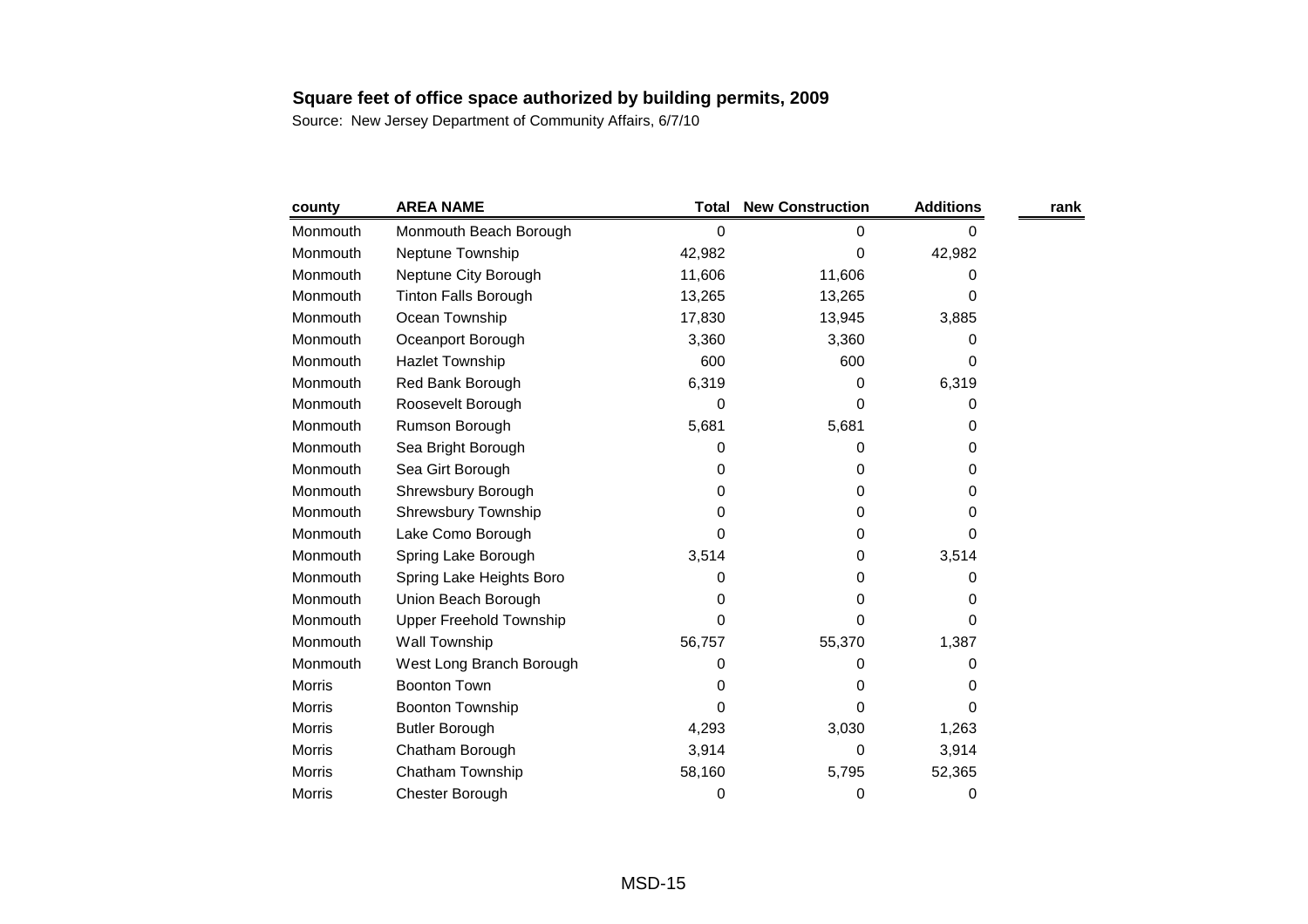| county        | <b>AREA NAME</b>            | Total   | <b>New Construction</b> | <b>Additions</b> | rank |
|---------------|-----------------------------|---------|-------------------------|------------------|------|
| Morris        | <b>Chester Township</b>     | 0       | 0                       | 0                |      |
| Morris        | Denville Township           | 121,931 | 110,606                 | 11,325           |      |
| <b>Morris</b> | Dover Town                  | 3,140   | 0                       | 3,140            |      |
| <b>Morris</b> | East Hanover Township       | 3,720   | 3,720                   | 0                |      |
| <b>Morris</b> | Florham Park Borough        | 2,250   | 2,250                   | 0                |      |
| Morris        | Hanover Township            | 7,075   | 0                       | 7,075            |      |
| Morris        | <b>Harding Township</b>     | 0       | 0                       | 0                |      |
| Morris        | Jefferson Township          | 18,556  | 17,585                  | 971              |      |
| Morris        | Kinnelon Borough            | 0       | 0                       | 0                |      |
| Morris        | Lincoln Park Borough        | 0       | 0                       | 0                |      |
| Morris        | Madison Borough             | 37,542  | 37,542                  | 0                |      |
| <b>Morris</b> | Mendham Borough             | 9,490   | 9,490                   | 0                |      |
| Morris        | Mendham Township            | 0       | 0                       | 0                |      |
| Morris        | Mine Hill Township          | 5,015   | 0                       | 5,015            |      |
| Morris        | Montville Township          | 25,970  | 25,970                  | 0                |      |
| Morris        | Morris Township             | 0       | 0                       | 0                |      |
| <b>Morris</b> | Morris Plains Borough       | 11,942  | 6,380                   | 5,562            |      |
| Morris        | Morristown Town             | 0       | 0                       | 0                |      |
| Morris        | Mountain Lakes Borough      | 0       | 0                       | 0                |      |
| Morris        | Mount Arlington Borough     | 0       | 0                       | 0                |      |
| Morris        | <b>Mount Olive Township</b> | 10,701  | 4,008                   | 6,693            |      |
| <b>Morris</b> | Netcong Borough             | 0       | 0                       | 0                |      |
| Morris        | Parsippany-Troy Hills Twp   | 2,916   | 2,916                   | 0                |      |
| Morris        | Long Hill Township          | 0       | 0                       | 0                |      |
| Morris        | Pequannock Township         | 2,883   | 2,883                   | 0                |      |
| Morris        | Randolph Township           | 0       | 0                       | 0                |      |
| Morris        | Riverdale Borough           | 102,523 | 102,523                 | 0                |      |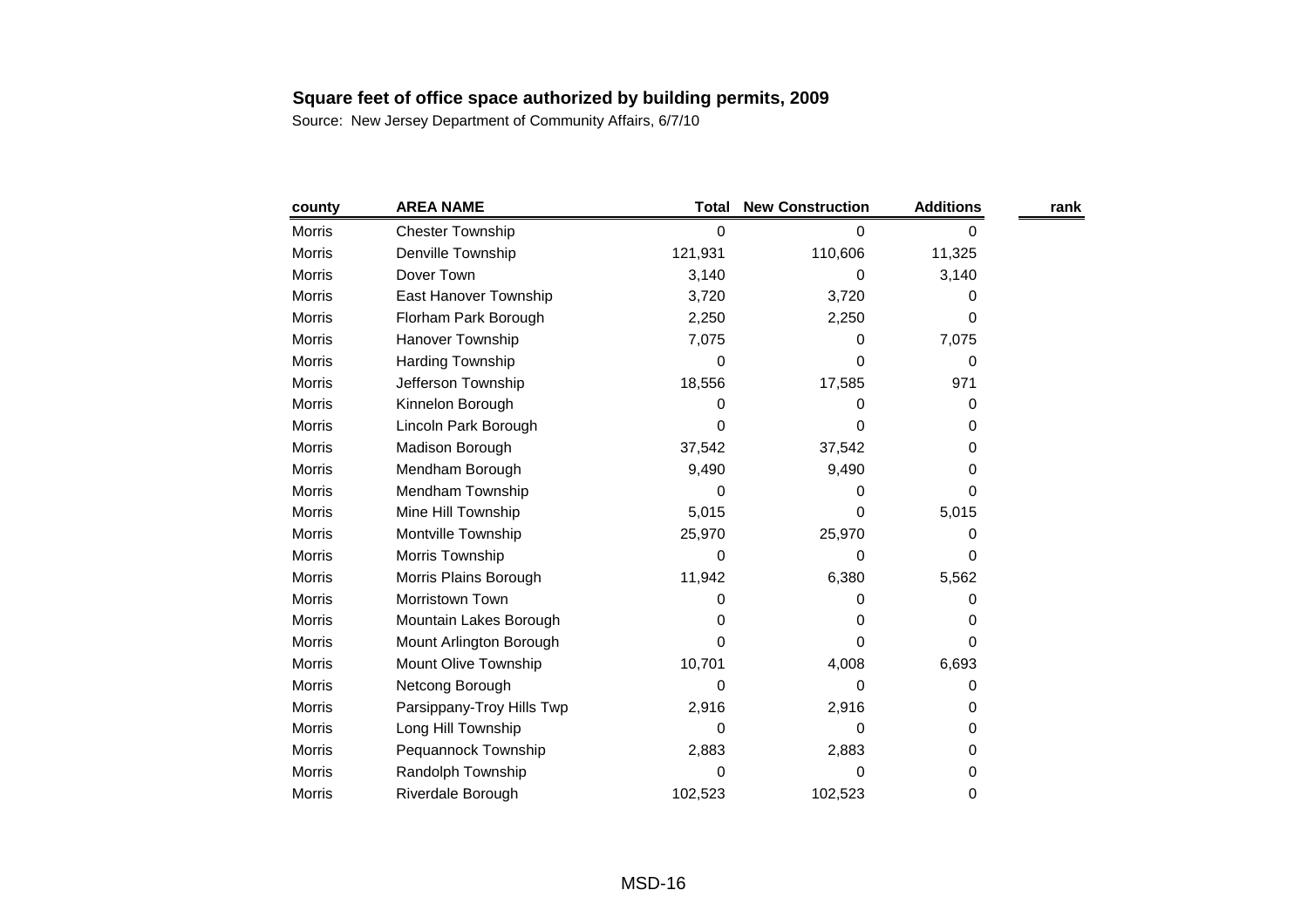| county | <b>AREA NAME</b>              | Total  | <b>New Construction</b> | <b>Additions</b> | rank |
|--------|-------------------------------|--------|-------------------------|------------------|------|
| Morris | Rockaway Borough              |        |                         | 0                |      |
| Morris | Rockaway Township             | 780    | 780                     | 0                |      |
| Morris | Roxbury Township              | 19,475 | 18,512                  | 963              |      |
| Morris | Victory Gardens Borough       | 0      | 0                       | 0                |      |
| Morris | <b>Washington Township</b>    | 3,138  | 3,138                   | 0                |      |
| Morris | Wharton Borough               | 2,982  | 0                       | 2,982            |      |
| Ocean  | Barnegat Light Borough        | 0      | 0                       | 0                |      |
| Ocean  | Bay Head Borough              | 0      | 0                       | 0                |      |
| Ocean  | Beach Haven Borough           | 0      | 0                       | 0                |      |
| Ocean  | Beachwood Borough             | 3      | 3                       | 0                |      |
| Ocean  | <b>Berkeley Township</b>      | 10,400 | 10,400                  | 0                |      |
| Ocean  | <b>Brick Township</b>         | 18,152 | 11,456                  | 6,696            |      |
| Ocean  | Toms River Township           | 41,807 | 39,469                  | 2,338            |      |
| Ocean  | Eagleswood Township           | 0      | 0                       | 0                |      |
| Ocean  | Harvey Cedars Borough         | 0      | 0                       | 0                |      |
| Ocean  | <b>Island Heights Borough</b> | 0      | 0                       | 0                |      |
| Ocean  | Jackson Township              | 20,406 | 20,406                  | 0                |      |
| Ocean  | Lacey Township                | 0      | 0                       | 0                |      |
| Ocean  | Lakehurst Borough             | 4,454  | 4,454                   | 0                |      |
| Ocean  | Lakewood Township             | 84,230 | 84,230                  | 0                |      |
| Ocean  | Lavallette Borough            | 0      | 0                       | 0                |      |
| Ocean  | Little Egg Harbor Township    | 0      | 0                       | 0                |      |
| Ocean  | Long Beach Township           | 0      | 0                       | 0                |      |
| Ocean  | <b>Manchester Township</b>    | 0      | 0                       | 0                |      |
| Ocean  | Mantoloking Borough           | 0      | 0                       | 0                |      |
| Ocean  | Ocean Township                | 0      | 0                       | 0                |      |
| Ocean  | Ocean Gate Borough            | 0      | 0                       | 0                |      |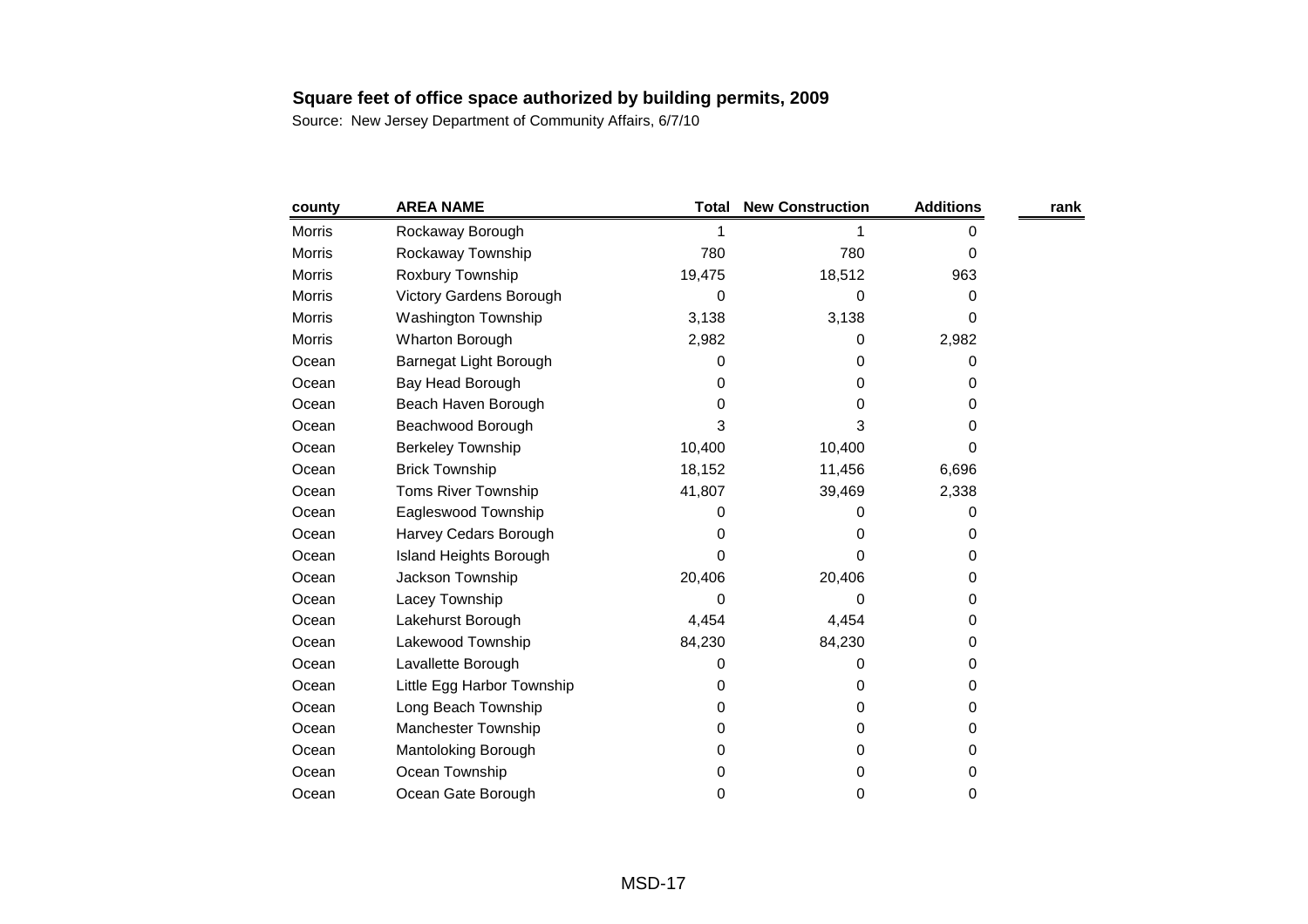| county  | <b>AREA NAME</b>             | Total   | <b>New Construction</b> | <b>Additions</b> | rank |
|---------|------------------------------|---------|-------------------------|------------------|------|
| Ocean   | Pine Beach Borough           | 0       | 0                       | 0                |      |
| Ocean   | <b>Plumsted Township</b>     | 0       | 0                       | 0                |      |
| Ocean   | Point Pleasant Borough       | 0       | 0                       | 0                |      |
| Ocean   | Point Pleasant Beach Boro    | 0       | 0                       | 0                |      |
| Ocean   | Seaside Heights Borough      | 0       | 0                       | 0                |      |
| Ocean   | Seaside Park Borough         | 0       | 0                       | 0                |      |
| Ocean   | Ship Bottom Borough          | 0       | 0                       | 0                |      |
| Ocean   | South Toms River Borough     | 0       | 0                       | 0                |      |
| Ocean   | <b>Stafford Township</b>     | 2,145   | 1,615                   | 530              |      |
| Ocean   | Surf City Borough            | 0       | 0                       | 0                |      |
| Ocean   | <b>Tuckerton Borough</b>     | 0       | 0                       | 0                |      |
| Ocean   | <b>Barnegat Township</b>     | 8,082   | 8,082                   | 0                |      |
| Passaic | <b>Bloomingdale Borough</b>  | 0       | 0                       | 0                |      |
| Passaic | <b>Clifton City</b>          | 121,230 | 121,130                 | 100              |      |
| Passaic | Haledon Borough              | 0       | 0                       | 0                |      |
| Passaic | Hawthorne Borough            | 24,939  | 24,197                  | 742              |      |
| Passaic | Little Falls Township        | 19,555  | 6,393                   | 13,162           |      |
| Passaic | North Haledon Borough        | 0       | 0                       | 0                |      |
| Passaic | Passaic City                 | O       | 0                       | 0                |      |
| Passaic | Paterson City                | 206     | 0                       | 206              |      |
| Passaic | Pompton Lakes Borough        | 0       | 0                       | 0                |      |
| Passaic | Prospect Park Borough        | 0       | 0                       | 0                |      |
| Passaic | Ringwood Borough             | 0       | 0                       | 0                |      |
| Passaic | <b>Totowa Borough</b>        | 0       | 0                       | 0                |      |
| Passaic | Wanaque Borough              | 0       | 0                       | 0                |      |
| Passaic | Wayne Township               | 33,892  | 28,192                  | 5,700            |      |
| Passaic | <b>West Milford Township</b> | 0       | 0                       | 0                |      |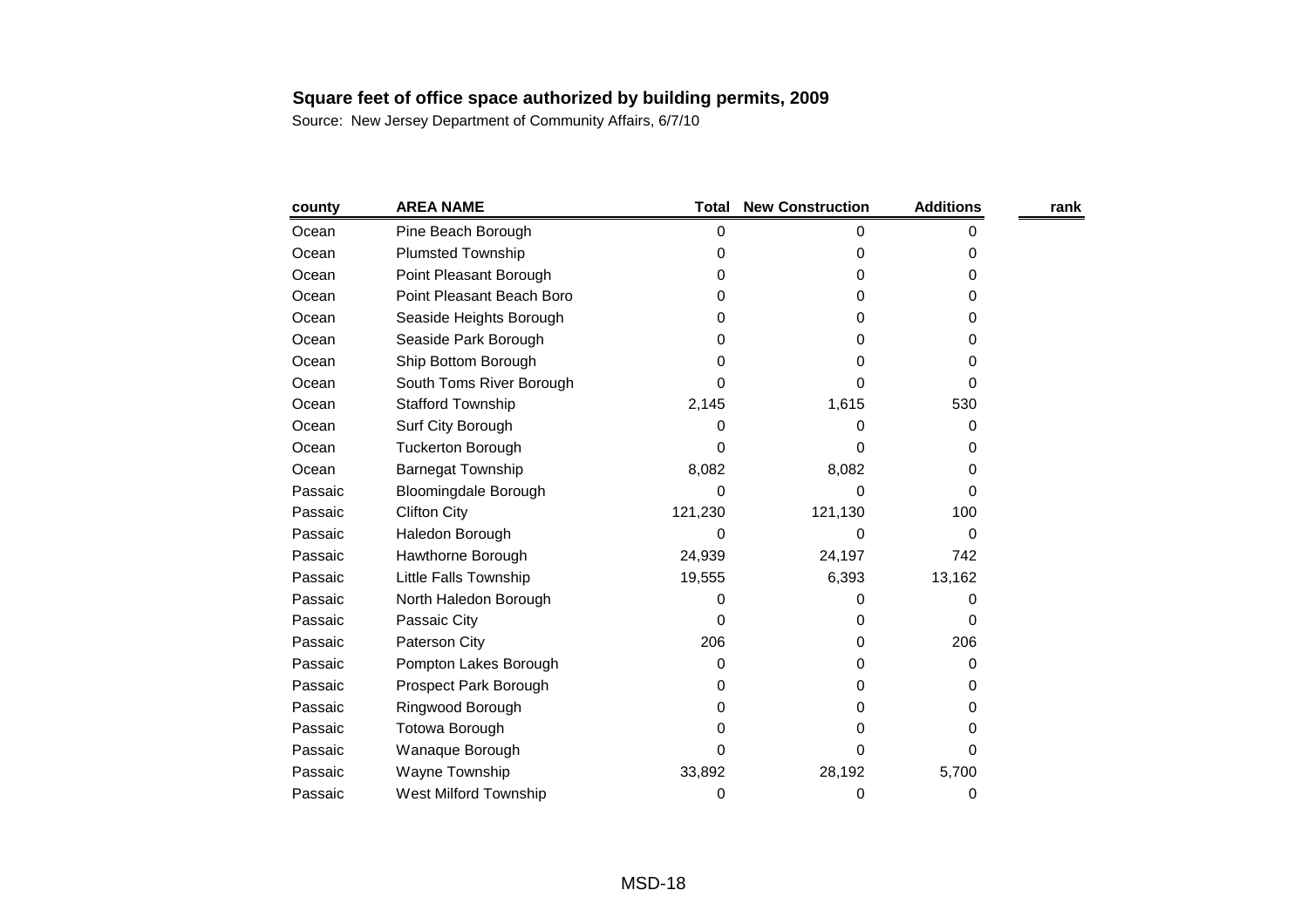| county   | <b>AREA NAME</b>                 | <b>Total</b> | <b>New Construction</b> | <b>Additions</b> | rank |
|----------|----------------------------------|--------------|-------------------------|------------------|------|
| Passaic  | Woodland Park Borough            | 2,480        | 2,480                   |                  |      |
| Salem    | Alloway Township                 | 0            | 0                       | 0                |      |
| Salem    | Elmer Borough                    | 1,508        | 0                       | 1,508            |      |
| Salem    | Elsinboro Township               | 0            | 0                       | 0                |      |
| Salem    | Lower Alloways Creek Twp         | 0            | 0                       | 0                |      |
| Salem    | Mannington Township              | O            | 0                       | 0                |      |
| Salem    | <b>Oldmans Township</b>          | 10,944       | 10,944                  | 0                |      |
| Salem    | Penns Grove Borough              | 0            | 0                       | 0                |      |
| Salem    | Pennsville Township              | 0            | 0                       | 0                |      |
| Salem    | Pilesgrove Township              | 0            | 0                       | 0                |      |
| Salem    | Pittsgrove Township              | 0            | 0                       | 0                |      |
| Salem    | Quinton Township                 | 0            | 0                       | 0                |      |
| Salem    | Salem City                       | 0            | 0                       | 0                |      |
| Salem    | <b>Carneys Point Township</b>    | 0            | 0                       | 0                |      |
| Salem    | <b>Upper Pittsgrove Township</b> | 0            | 0                       | 0                |      |
| Salem    | Woodstown Borough                | 17,030       | 17,030                  | 0                |      |
| Somerset | <b>Bedminster Township</b>       | 0            | 0                       | 0                |      |
| Somerset | <b>Bernards Township</b>         | 4,560        | 0                       | 4,560            |      |
| Somerset | Bernardsville Borough            | 5,440        | 0                       | 5,440            |      |
| Somerset | Bound Brook Borough              | 0            | 0                       | 0                |      |
| Somerset | <b>Branchburg Township</b>       | O            | 0                       | 0                |      |
| Somerset | <b>Bridgewater Township</b>      | 236,871      | 236,303                 | 568              |      |
| Somerset | Far Hills Borough                | 0            | 0                       | 0                |      |
| Somerset | Franklin Township                | 393,090      | 391,058                 | 2,032            |      |
| Somerset | <b>Green Brook Township</b>      | 19,187       | 19,187                  | 0                |      |
| Somerset | Hillsborough Township            | 839          | 0                       | 839              |      |
| Somerset | Manville Borough                 | 0            | 0                       | 0                |      |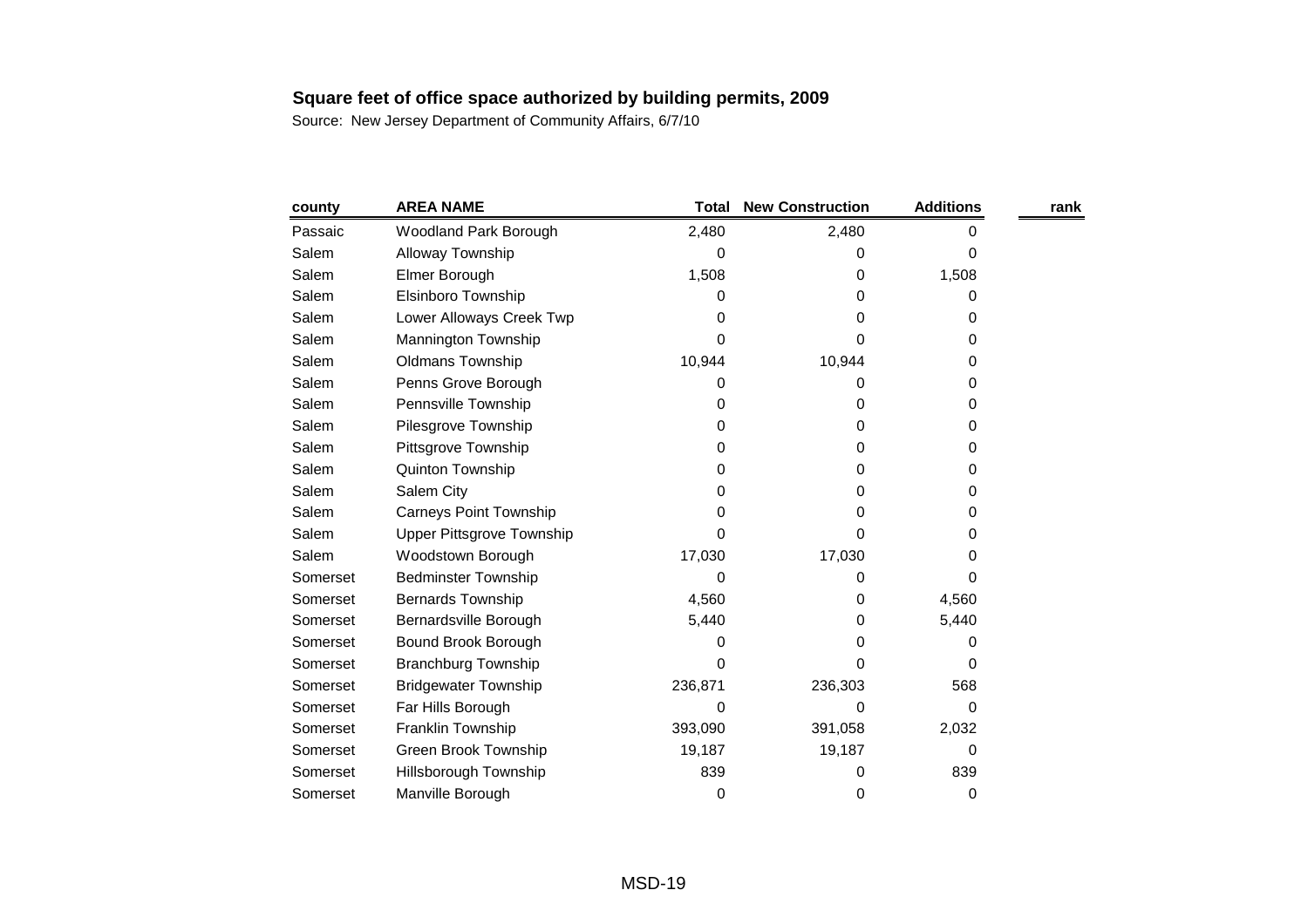| county        | <b>AREA NAME</b>           | <b>Total</b> | <b>New Construction</b> | <b>Additions</b> | rank |
|---------------|----------------------------|--------------|-------------------------|------------------|------|
| Somerset      | Millstone Borough          | 0            | 0                       | 0                |      |
| Somerset      | Montgomery Township        | 873          | 873                     | 0                |      |
| Somerset      | North Plainfield Borough   | 5,145        | 3,964                   | 1,181            |      |
| Somerset      | Peapack-Gladstone Boro     | 0            | 0                       | 0                |      |
| Somerset      | Raritan Borough            | 0            | 0                       | 0                |      |
| Somerset      | Rocky Hill Borough         | 0            | 0                       | 0                |      |
| Somerset      | Somerville Borough         | 0            | 0                       | 0                |      |
| Somerset      | South Bound Brook Boro     | 0            | 0                       | 0                |      |
| Somerset      | Warren Township            | 10,576       | 5,038                   | 5,538            |      |
| Somerset      | Watchung Borough           | 1,442        | 0                       | 1,442            |      |
| <b>Sussex</b> | Andover Borough            | 0            | 0                       | 0                |      |
| <b>Sussex</b> | Andover Township           | 0            | 0                       | 0                |      |
| <b>Sussex</b> | <b>Branchville Borough</b> | 1,100        | 0                       | 1,100            |      |
| Sussex        | <b>Byram Township</b>      | 1,000        | 1,000                   | 0                |      |
| <b>Sussex</b> | Frankford Township         | 0            | 0                       | 0                |      |
| <b>Sussex</b> | Franklin Borough           | 0            | 0                       | 0                |      |
| <b>Sussex</b> | Fredon Township            | 0            | 0                       | 0                |      |
| <b>Sussex</b> | Green Township             | 0            | 0                       | 0                |      |
| <b>Sussex</b> | Hamburg Borough            | 0            | 0                       | 0                |      |
| <b>Sussex</b> | Hampton Township           | 25,500       | 25,500                  | 0                |      |
| <b>Sussex</b> | Hardyston Township         | 0            | 0                       | 0                |      |
| <b>Sussex</b> | Hopatcong Borough          | 970          | 0                       | 970              |      |
| Sussex        | Lafayette Township         | 0            | 0                       | 0                |      |
| <b>Sussex</b> | Montague Township          | 984          | 0                       | 984              |      |
| <b>Sussex</b> | Newton Town                | 18,575       | 18,575                  | 0                |      |
| <b>Sussex</b> | Ogdensburg Borough         | 0            | 0                       | 0                |      |
| Sussex        | Sandyston Township         | 0            | 0                       | 0                |      |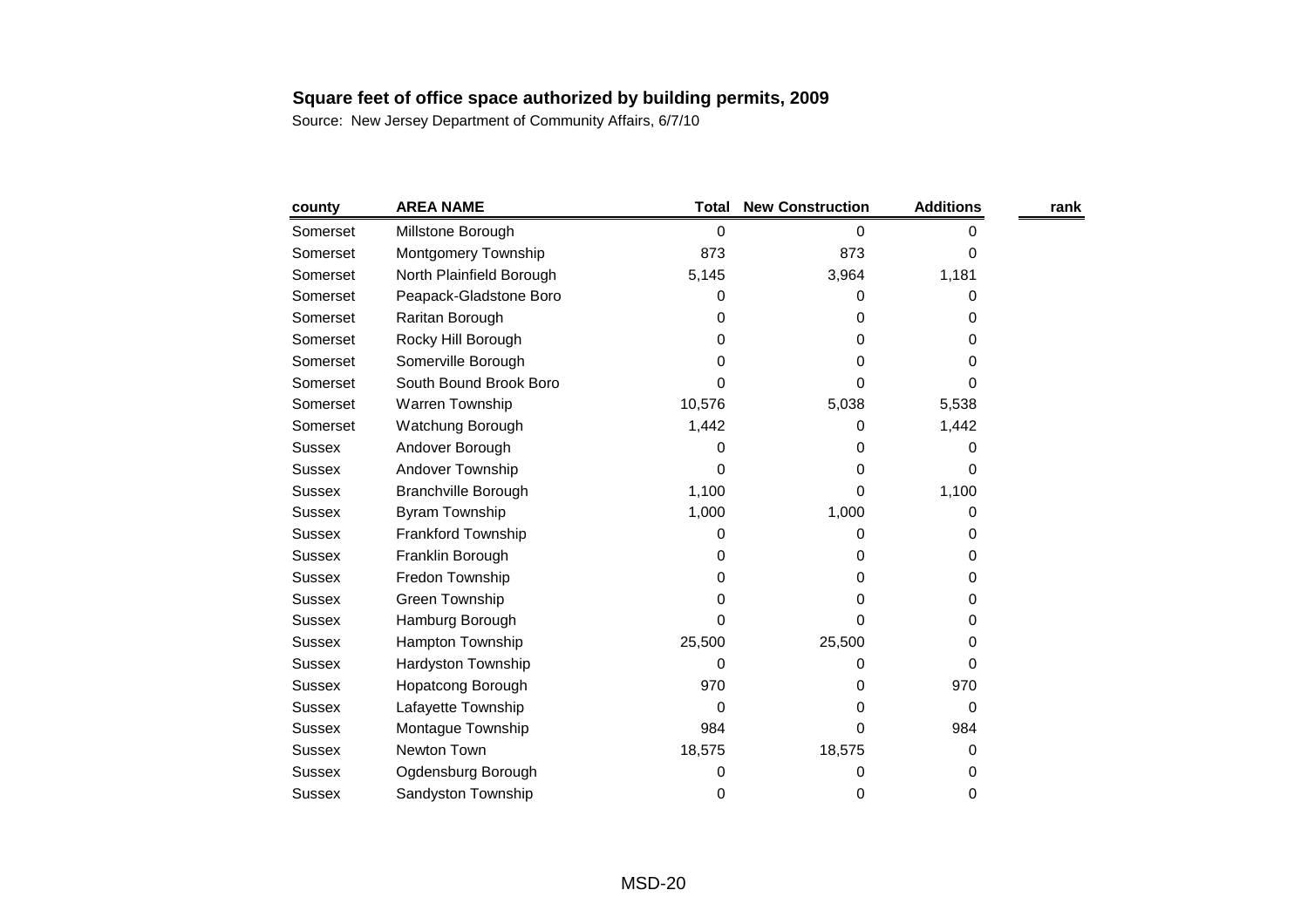| county        | <b>AREA NAME</b>                 | <b>Total</b> | <b>New Construction</b> | <b>Additions</b> | rank |
|---------------|----------------------------------|--------------|-------------------------|------------------|------|
| <b>Sussex</b> | Sparta Township                  | 8,400        | 0                       | 8,400            |      |
| <b>Sussex</b> | Stanhope Borough                 | 0            | 0                       | 0                |      |
| <b>Sussex</b> | <b>Stillwater Township</b>       | 0            | 0                       | 0                |      |
| <b>Sussex</b> | Sussex Borough                   | 0            | 0                       | 0                |      |
| <b>Sussex</b> | Vernon Township                  | 420          | 420                     | 0                |      |
| <b>Sussex</b> | <b>Walpack Township</b>          | 0            | 0                       | 0                |      |
| <b>Sussex</b> | Wantage Township                 | $\Omega$     | 0                       | 0                |      |
| Union         | <b>Berkeley Heights Township</b> | 2,959        | 0                       | 2,959            |      |
| Union         | Clark Township                   | 3,000        | 3,000                   | 0                |      |
| Union         | Cranford Township                | 3,920        | 3,920                   | 0                |      |
| Union         | <b>Elizabeth City</b>            | 17,690       | 16,215                  | 1,475            |      |
| Union         | Fanwood Borough                  | 0            | 0                       | 0                |      |
| Union         | Garwood Borough                  | 0            | 0                       | 0                |      |
| Union         | Hillside Township                | $\Omega$     | $\Omega$                | 0                |      |
| Union         | Kenilworth Borough               | 11,778       | 0                       | 11,778           |      |
| Union         | <b>Linden City</b>               | 0            | 0                       | 0                |      |
| Union         | Mountainside Borough             | 0            | 0                       | 0                |      |
| Union         | New Providence Borough           | 0            | 0                       | 0                |      |
| Union         | <b>Plainfield City</b>           | $\Omega$     | 0                       | 0                |      |
| Union         | <b>Rahway City</b>               | 4,872        | 4,872                   | 0                |      |
| Union         | Roselle Borough                  | 0            | 0                       | 0                |      |
| Union         | Roselle Park Borough             | 0            | 0                       | 0                |      |
| Union         | Scotch Plains Township           | 10           | 0                       | 10               |      |
| Union         | Springfield Township             | 28,293       | 6,448                   | 21,845           |      |
| Union         | <b>Summit City</b>               | 3,676        | 3,676                   | $\Omega$         |      |
| Union         | Union Township                   | 39,464       | 31,368                  | 8,096            |      |
| Union         | <b>Westfield Town</b>            | 4,004        | 0                       | 4,004            |      |